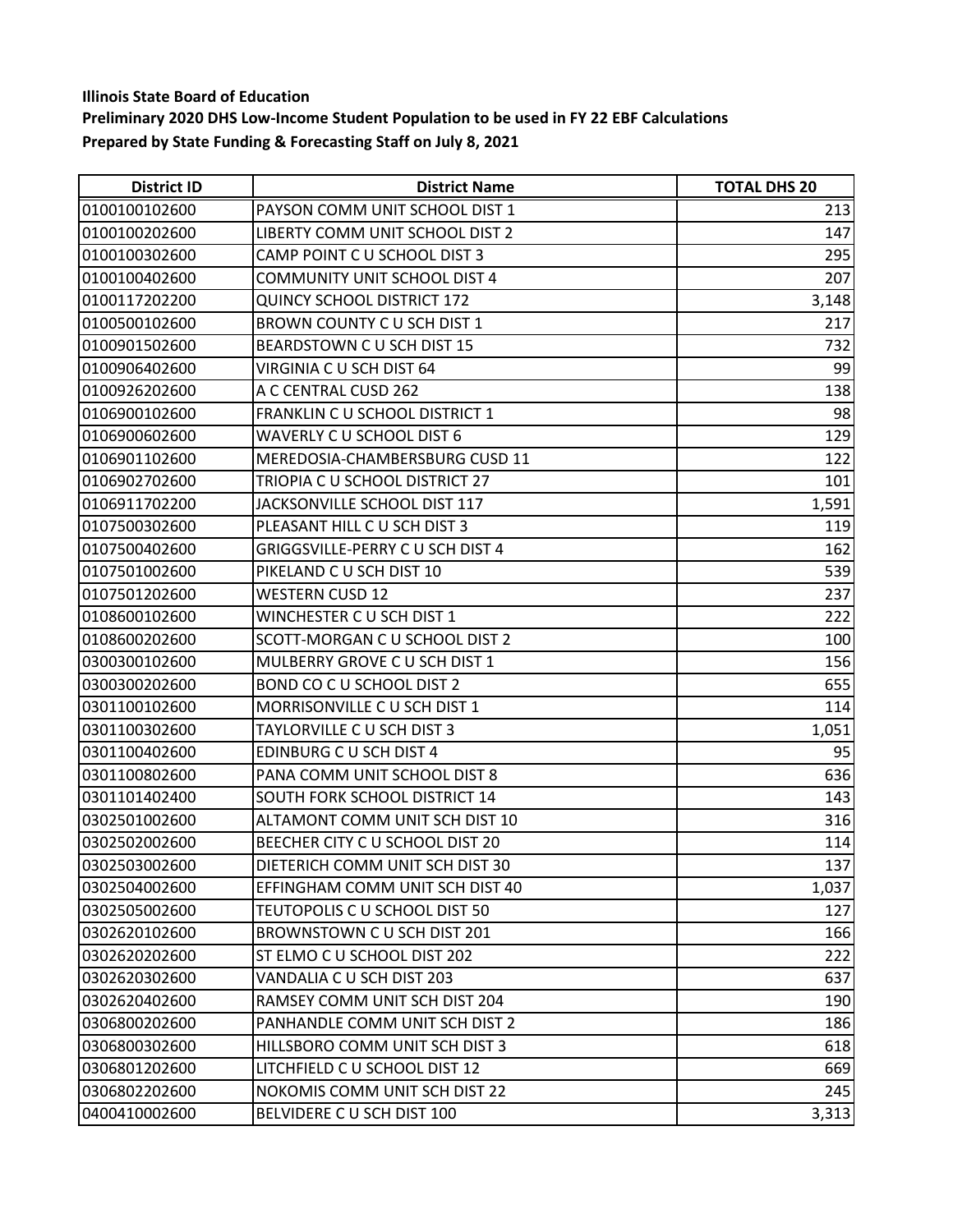| <b>District ID</b> | <b>District Name</b>                 | <b>TOTAL DHS 20</b> |
|--------------------|--------------------------------------|---------------------|
| 0400420002600      | NORTH BOONE C U SCH DIST 200         | 586                 |
| 0410112202200      | HARLEM UNIT DIST 122                 | 2,875               |
| 0410113100400      | KINNIKINNICK C C SCH DIST 131        | 334                 |
| 0410113300400      | PRAIRIE HILL C C SCH DIST 133        | 93                  |
| 0410113400400      | SHIRLAND C C SCHOOL DIST 134         | 29                  |
| 0410114000400      | <b>ROCKTON SCH DIST 140</b>          | 323                 |
| 0410120502500      | ROCKFORD SCHOOL DIST 205             | 18,427              |
| 0410120701600      | HONONEGAH COMM H S DIST 207          | 338                 |
| 0410132002600      | SOUTH BELOIT C U SCH DIST 320        | 475                 |
| 0410132102600      | PECATONICA C U SCH DIST 321          | 212                 |
| 0410132202600      | DURAND C U SCH DIST 322              | 147                 |
| 0410132302600      | WINNEBAGO C U SCH DIST 323           | 308                 |
| 0501601500400      | PALATINE C C SCHOOL DIST 15          | 4,382               |
| 0501602100400      | WHEELING C C SCHOOL DIST 21          | 3,322               |
| 0501602300200      | PROSPECT HEIGHTS SCHOOL DIST 23      | 517                 |
| 0501602500200      | <b>ARLINGTON HEIGHTS SCH DIST 25</b> | 719                 |
| 0501602600200      | RIVER TRAILS SCHOOL DIST 26          | 470                 |
| 0501602700200      | NORTHBROOK ELEM SCHOOL DIST 27       | 115                 |
| 0501602800200      | <b>NORTHBROOK SCHOOL DIST 28</b>     | 133                 |
| 0501602900200      | SUNSET RIDGE SCHOOL DIST 29          | 15                  |
| 0501603000200      | NORTHBROOK/GLENVIEW SCH DIST 30      | 99                  |
| 0501603100200      | WEST NORTHFIELD SCHOOL DIST 31       | 320                 |
| 0501603400400      | <b>GLENVIEW C C SCHOOL DIST 34</b>   | 903                 |
| 0501603500200      | <b>GLENCOE SCHOOL DIST 35</b>        | 30                  |
| 0501603600200      | WINNETKA SCHOOL DIST 36              | 23                  |
| 0501603700200      | AVOCA SCHOOL DIST 37                 | 84                  |
| 0501603800200      | KENILWORTH SCHOOL DIST 38            |                     |
| 0501603900200      | WILMETTE SCHOOL DIST 39              | 130                 |
| 0501605400400      | SCHAUMBURG C C SCHOOL DIST 54        | 5,138               |
| 0501605700200      | MOUNT PROSPECT SCHOOL DIST 57        | 390                 |
| 0501605900400      | COMM CONS SCH DIST 59                | 3,450               |
| 0501606200400      | DES PLAINES C C SCH DIST 62          | 2,129               |
| 0501606300200      | <b>EAST MAINE SCHOOL DIST 63</b>     | 2,042               |
| 0501606400400      | PARK RIDGE C C SCHOOL DIST 64        | 595                 |
| 0501606500400      | <b>EVANSTON C C SCHOOL DIST 65</b>   | 1,983               |
| 0501606700200      | GOLF ELEM SCHOOL DIST 67             | 251                 |
| 0501606800200      | <b>SKOKIE SCHOOL DIST 68</b>         | 866                 |
| 0501606900200      | <b>SKOKIE SCHOOL DIST 69</b>         | 903                 |
| 0501607000200      | MORTON GROVE SCHOOL DIST 70          | 276                 |
| 0501607100200      | NILES ELEM SCHOOL DIST 71            | 264                 |
| 0501607200200      | SKOKIE FAIRVIEW SCHOOL DIST 72       | 256                 |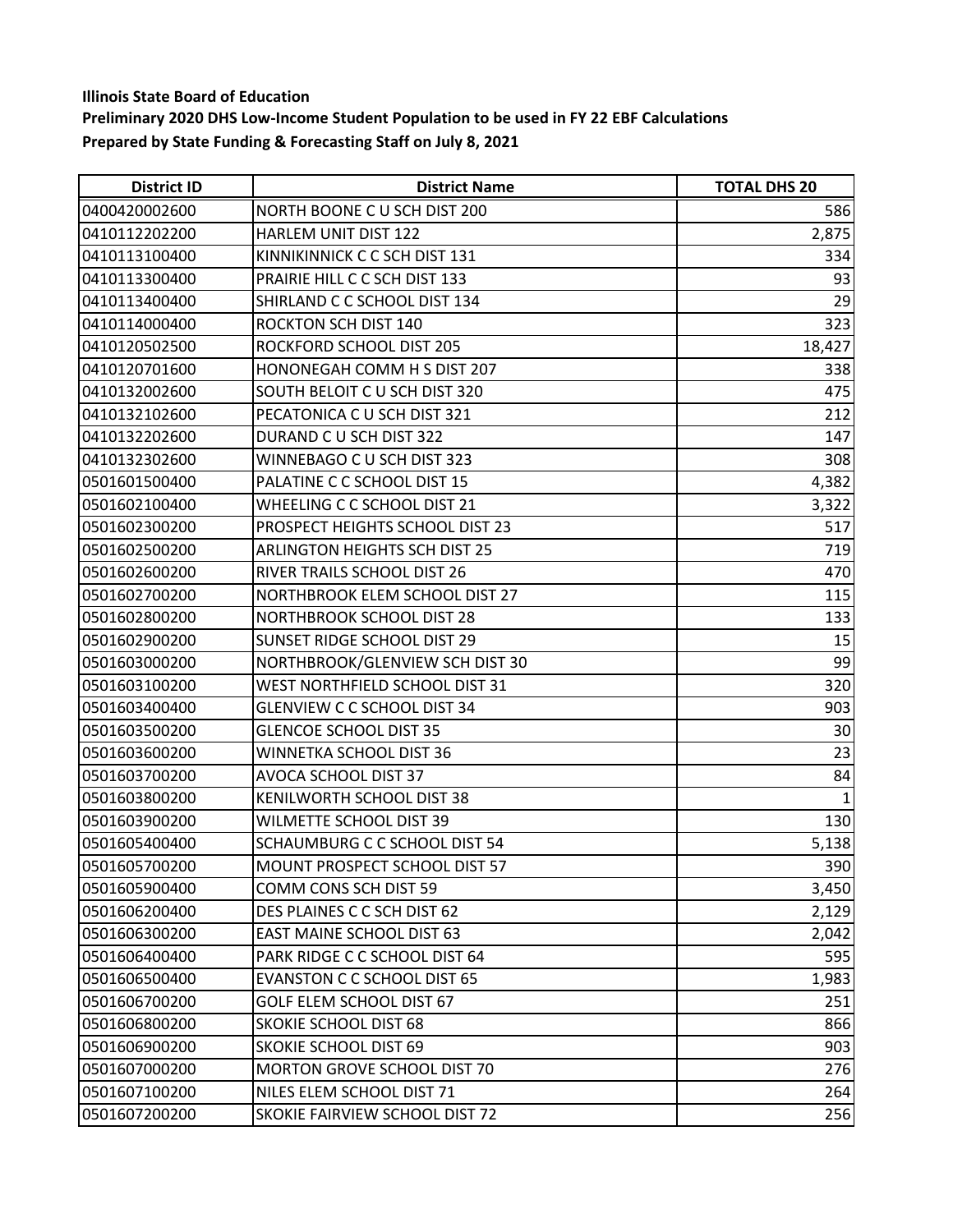| <b>District ID</b> | <b>District Name</b>                 | <b>TOTAL DHS 20</b> |
|--------------------|--------------------------------------|---------------------|
| 0501607300200      | <b>EAST PRAIRIE SCHOOL DIST 73</b>   | 192                 |
| 0501607350200      | <b>SKOKIE SCHOOL DIST 73-5</b>       | 386                 |
| 0501607400200      | LINCOLNWOOD SCHOOL DIST 74           | 434                 |
| 0501620201700      | <b>EVANSTON TWP H S DIST 202</b>     | 934                 |
| 0501620301700      | NEW TRIER TWP H S DIST 203           | 191                 |
| 0501620701700      | MAINE TOWNSHIP H S DIST 207          | 2,133               |
| 0501621101700      | <b>TOWNSHIP H S DIST 211</b>         | 3,612               |
| 0501621401700      | <b>TOWNSHIP HIGH SCHOOL DIST 214</b> | 4,174               |
| 0501621901700      | NILES TWP COMM HIGH SCH DIST 219     | 1,860               |
| 0501622501700      | NORTHFIELD TWP HIGH SCH DIST 225     | 745                 |
| 0601607800200      | ROSEMONT ELEM SCHOOL DIST 78         | 76                  |
| 0601607900200      | PENNOYER SCHOOL DIST 79              | 191                 |
| 0601608000200      | NORRIDGE SCHOOL DIST 80              | 480                 |
| 0601608100200      | SCHILLER PARK SCHOOL DIST 81         | 806                 |
| 0601608300200      | MANNHEIM SCHOOL DIST 83              | 1,500               |
| 0601608400200      | FRANKLIN PARK SCHOOL DIST 84         | 724                 |
| 0601608450200      | RHODES SCHOOL DIST 84-5              | 412                 |
| 0601608550200      | RIVER GROVE SCHOOL DIST 85-5         | 445                 |
| 0601608600200      | UNION RIDGE SCHOOL DIST 86           | 326                 |
| 0601608700200      | <b>BERKELEY SCHOOL DIST 87</b>       | 1,623               |
| 0601608800200      | <b>BELLWOOD SCHOOL DIST 88</b>       | 1,812               |
| 0601608900200      | MAYWOOD-MELROSE PARK-BROADVIEW-89    | 3,750               |
| 0601609000200      | RIVER FOREST SCHOOL DIST 90          | 113                 |
| 0601609100200      | FOREST PARK SCHOOL DIST 91           | 360                 |
| 0601609200200      | LINDOP SCHOOL DISTRICT 92            | 220                 |
| 0601609250200      | <b>WESTCHESTER SCHOOL DIST 92-5</b>  | 446                 |
| 0601609300200      | HILLSIDE SCHOOL DIST 93              | 251                 |
| 0601609400200      | KOMAREK SCHOOL DIST 94               | 181                 |
| 0601609500200      | <b>BROOKFIELD SCHOOL DIST 95</b>     | 241                 |
| 0601609600200      | RIVERSIDE SCHOOL DIST 96             | 320                 |
| 0601609700200      | OAK PARK ELEM SCHOOL DIST 97         | 764                 |
| 0601609800200      | BERWYN NORTH SCHOOL DIST 98          | 1,892               |
| 0601609900200      | <b>CICERO SCHOOL DISTRICT 99</b>     | 8,321               |
| 0601610000200      | BERWYN SOUTH SCHOOL DISTRICT 100     | 1,869               |
| 0601610100200      | WESTERN SPRINGS SCHOOL DIST 101      | 35                  |
| 0601610200200      | LA GRANGE SCHOOL DIST 102            | 408                 |
| 0601610300200      | LYONS SCHOOL DIST 103                | 1,305               |
| 0601610500200      | LA GRANGE SCHOOL DIST 105 (SOUTH)    | 432                 |
| 0601610600200      | LAGRANGE HIGHLANDS SCH DIST 106      | 84                  |
| 0601610700200      | PLEASANTDALE SCHOOL DIST 107         | 122                 |
| 0601620001300      | OAK PARK & RIVER FOREST DIST 200     | 408                 |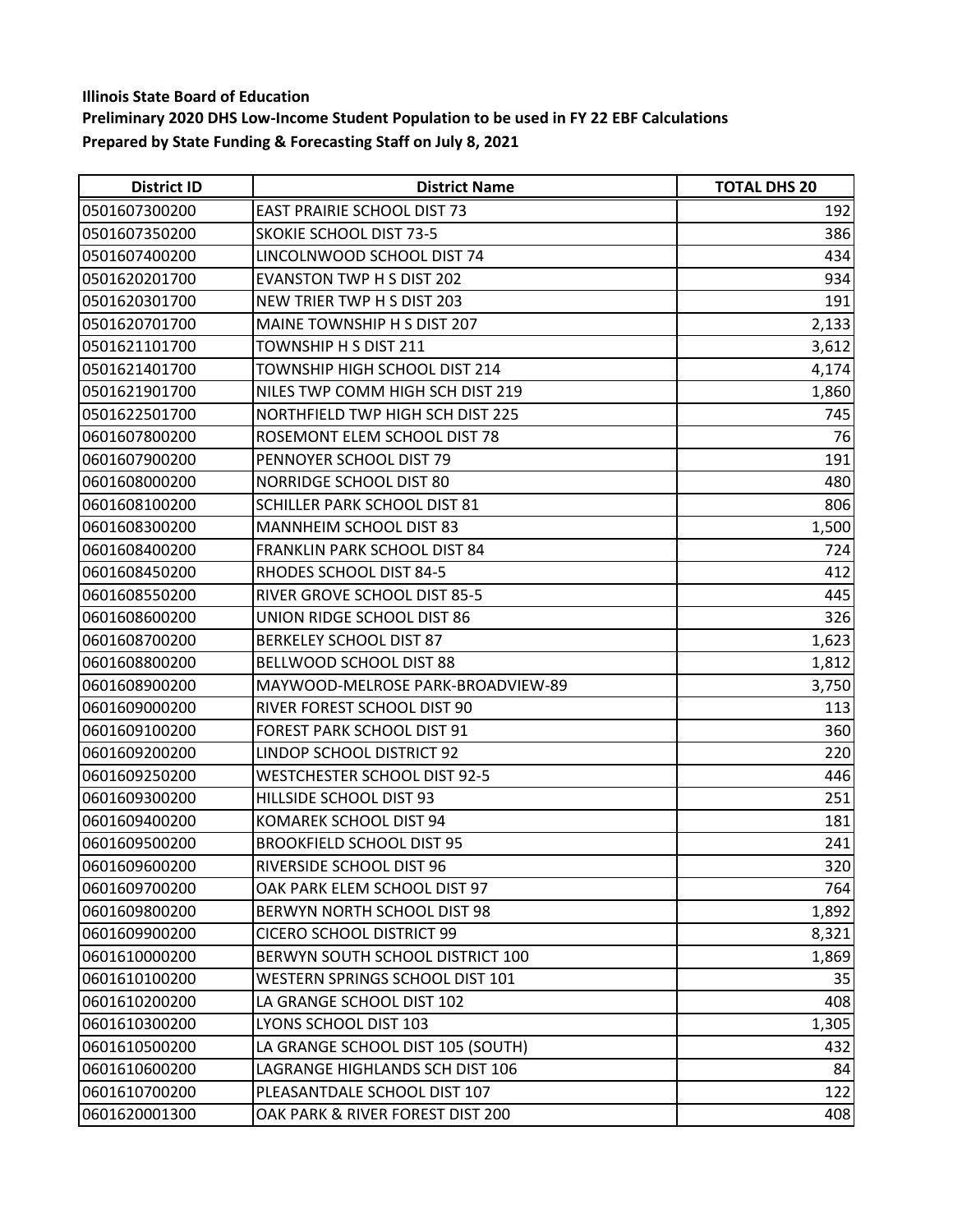| <b>District ID</b> | <b>District Name</b>                  | <b>TOTAL DHS 20</b> |
|--------------------|---------------------------------------|---------------------|
| 0601620101700      | J S MORTON H S DISTRICT 201           | 6,061               |
| 0601620401700      | LYONS TWP H S DIST 204                | 598                 |
| 0601620801700      | RIVERSIDE BROOKFIELD TWP DIST 208     | 317                 |
| 0601620901700      | PROVISO TWP H S DIST 209              | 3,462               |
| 0601621201600      | LEYDEN COMM H S DIST 212              | 1,889               |
| 0601623401600      | RIDGEWOOD COMM H S DIST 234           | 393                 |
| 0601640102600      | ELMWOOD PARK C U SCH DIST 401         | 1,505               |
| 0701610400200      | SUMMIT SCHOOL DIST 104                | 1,147               |
| 0701610800200      | WILLOW SPRINGS SCHOOL DIST 108        | 240                 |
| 0701610900200      | INDIAN SPRINGS SCHOOL DIST 109        | 1,621               |
| 0701611000200      | CENTRAL STICKNEY SCH DIST 110         | 238                 |
| 0701611100200      | <b>BURBANK SCHOOL DISTRICT 111</b>    | 2,075               |
| 07016113A0200      | LEMONT-BROMBEREK CSD 113A             | 386                 |
| 0701611700200      | NORTH PALOS SCHOOL DIST 117           | 2,200               |
| 0701611800400      | PALOS COMM CONS SCHOOL DIST 118       | 581                 |
| 0701612200200      | RIDGELAND SCHOOL DISTRICT 122         | 1,475               |
| 0701612300200      | OAK LAWN-HOMETOWN SCH DIST 123        | 1,283               |
| 0701612400200      | EVERGREEN PK ELEM SCH DIST 124        | 679                 |
| 0701612500200      | <b>ATWOOD HEIGHTS DISTRICT 125</b>    | 304                 |
| 0701612600200      | ALSIP-HAZLGRN-OAKLWN S DIST 126       | 749                 |
| 0701612700200      | WORTH SCHOOL DISTRICT 127             | 707                 |
| 0701612750200      | CHICAGO RIDGE SCHOOL DIST 127-5       | 910                 |
| 0701612800200      | PALOS HEIGHTS SCHOOL DIST 128         | 173                 |
| 0701613000200      | COOK COUNTY SCHOOL DIST 130           | 1,994               |
| 0701613200200      | CALUMET PUBLIC SCHOOLS DIST 132       | 782                 |
| 0701613300200      | <b>GEN GEO PATTON SCHOOL DIST 133</b> | 161                 |
| 0701613500200      | ORLAND SCHOOL DISTRICT 135            | 1,501               |
| 0701614000200      | KIRBY SCHOOL DIST 140                 | 1,000               |
| 0701614200200      | FOREST RIDGE SCHOOL DIST 142          | 522                 |
| 0701614300200      | MIDLOTHIAN SCHOOL DIST 143            | 894                 |
| 0701614350200      | POSEN-ROBBINS EL SCH DIST 143-5       | 1,053               |
| 0701614400200      | PRAIRIE-HILLS ELEM SCH DIST 144       | 1,981               |
| 0701614500200      | <b>ARBOR PARK SCHOOL DISTRICT 145</b> | 447                 |
| 0701614600400      | TINLEY PARK COMM SCH DIST 146         | 780                 |
| 0701614700200      | W HARVEY-DIXMOOR PUB SCH DIST147      | 918                 |
| 0701614800200      | DOLTON SCHOOL DISTRICT 148            | 1,805               |
| 0701614900200      | DOLTON SCHOOL DISTRICT 149            | 2,103               |
| 0701615000200      | SOUTH HOLLAND SCHOOL DIST 150         | 570                 |
| 0701615100200      | SOUTH HOLLAND SCHOOL DIST 151         | 1,212               |
| 0701615200200      | <b>HARVEY SCHOOL DISTRICT 152</b>     | 1,428               |
| 0701615250200      | HAZEL CREST SCHOOL DIST 152-5         | 745                 |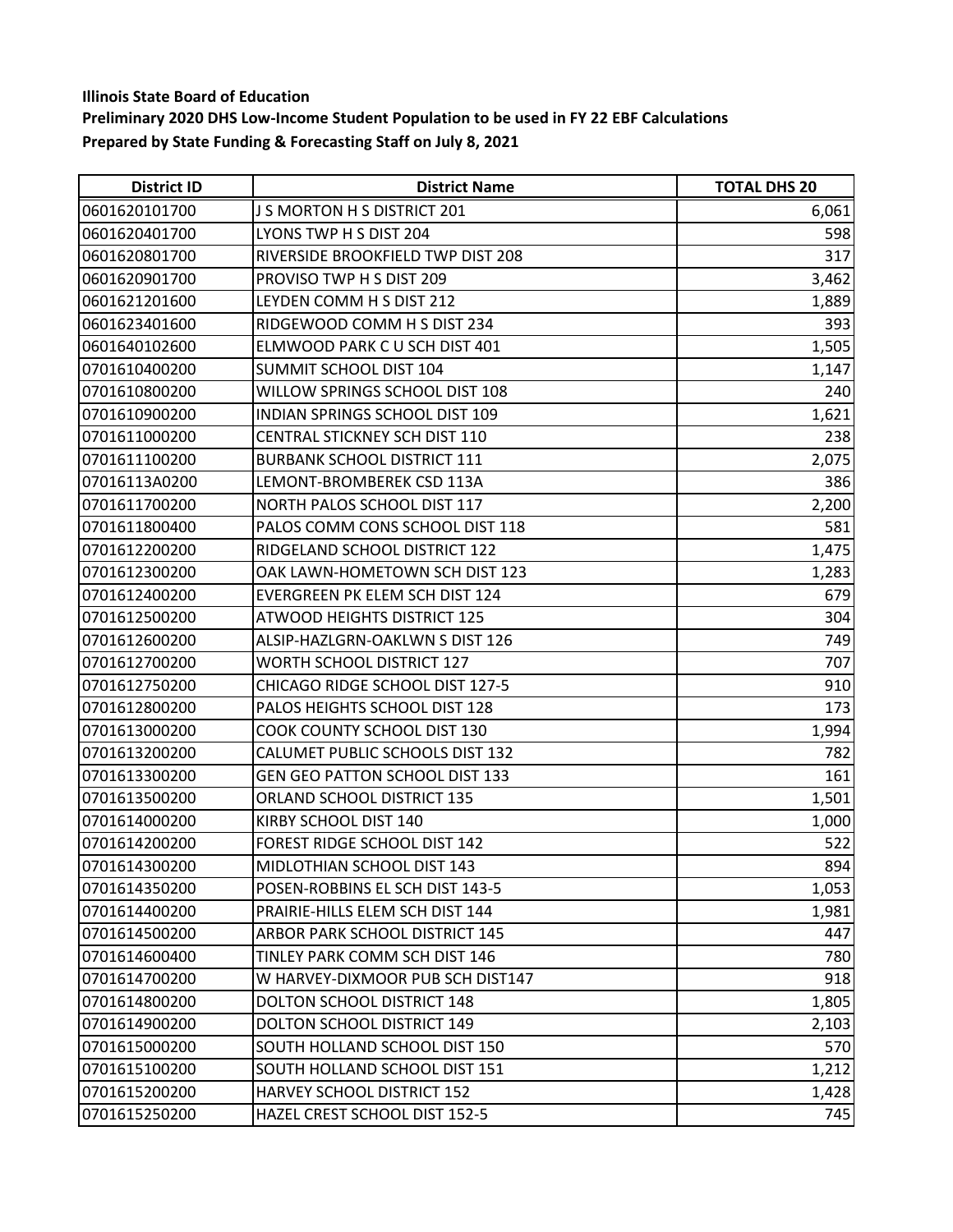| <b>District ID</b> | <b>District Name</b>                    | <b>TOTAL DHS 20</b> |
|--------------------|-----------------------------------------|---------------------|
| 0701615300200      | HOMEWOOD SCHOOL DISTRICT 153            | 590                 |
| 0701615400200      | THORNTON SCHOOL DISTRICT 154            | 142                 |
| 0701615450200      | <b>BURNHAM SCHOOL DISTRICT 154-5</b>    | 134                 |
| 0701615500200      | CALUMET CITY SCHOOL DISTRICT 155        | 902                 |
| 0701615600200      | LINCOLN ELEM SCHOOL DIST 156            | 647                 |
| 0701615700200      | HOOVER-SCHRUM MEMORIAL SD 157           | 614                 |
| 0701615800200      | LANSING SCHOOL DISTRICT 158             | 1,603               |
| 0701615900200      | ELEM SCHOOL DISTRICT 159                | 929                 |
| 0701616000200      | <b>COUNTRY CLUB HILLS SCH DIST 160</b>  | 956                 |
| 0701616100200      | FLOSSMOOR SCHOOL DISTRICT 161           | 754                 |
| 0701616200200      | MATTESON ELEM SCHOOL DIST 162           | 1,359               |
| 0701616300200      | PARK FOREST SCHOOL DIST 163             | 1,169               |
| 0701616700200      | BROOKWOOD SCHOOL DIST 167               | 755                 |
| 0701616800400      | COMM CONS SCHOOL DIST 168               | 1,081               |
| 0701616900200      | FORD HEIGHTS SCHOOL DISTRICT 169        | 217                 |
| 0701617000200      | CHICAGO HEIGHTS SCHOOL DIST 170         | 2,161               |
| 0701617100200      | SUNNYBROOK SCHOOL DISTRICT 171          | 563                 |
| 0701617200200      | SANDRIDGE SCHOOL DISTRICT 172           | 272                 |
| 0701619400200      | STEGER SCHOOL DISTRICT 194              | 880                 |
| 0701620501700      | THORNTON TWP H S DIST 205               | 3,728               |
| 0701620601700      | BLOOM TWP HIGH SCH DIST 206             | 2,048               |
| 0701621001700      | LEMONT TWP H S DIST 210                 | 185                 |
| 0701621501700      | THORNTON FRACTIONAL T H S D 215         | 1,971               |
| 0701621701600      | ARGO COMM H S DIST 217                  | 1,251               |
| 0701621801600      | <b>COMMUNITY HIGH SCHOOL DIST 218</b>   | 2,834               |
| 0701622001700      | REAVIS TWP H S DIST 220                 | 1,091               |
| 0701622701700      | RICH TWP H S DISTRICT 227               | 1,803               |
| 0701622801600      | BREMEN COMM H S DISTRICT 228            | 2,456               |
| 0701622901600      | OAK LAWN COMM H S DIST 229              | 919                 |
| 0701623001300      | CONS HIGH SCHOOL DISTRICT 230           | 2,515               |
| 0701623101600      | EVERGREEN PARK COMM HI SCH D 231        | 303                 |
| 0701623301600      | HOMEWOOD FLOSSMOOR C H S D 233          | 659                 |
| 0800830802600      | EASTLAND COMM UNIT SCH DIST 308         | 217                 |
| 0800831402600      | <b>WEST CARROLL</b>                     | 440                 |
| 0800839902600      | CHADWICK-MILLEDGEVILLE CUSD 399         | 141                 |
| 0804311902200      | EAST DUBUQUE UNIT SCH DIST 119          | 141                 |
| 0804312002200      | GALENA UNIT SCHOOL DIST 120             | 240                 |
| 0804320502600      | <b>WARREN COMM UNIT SCHOOL DIST 205</b> | 130                 |
| 0804320602600      | STOCKTON C U SCHOOL DIST 206            | 184                 |
| 0804321002600      | RIVER RIDGE C U SCH DIST 210            | 164                 |
| 0804321102600      | SCALES MOUND C U SCH DISTRICT 211       | 59                  |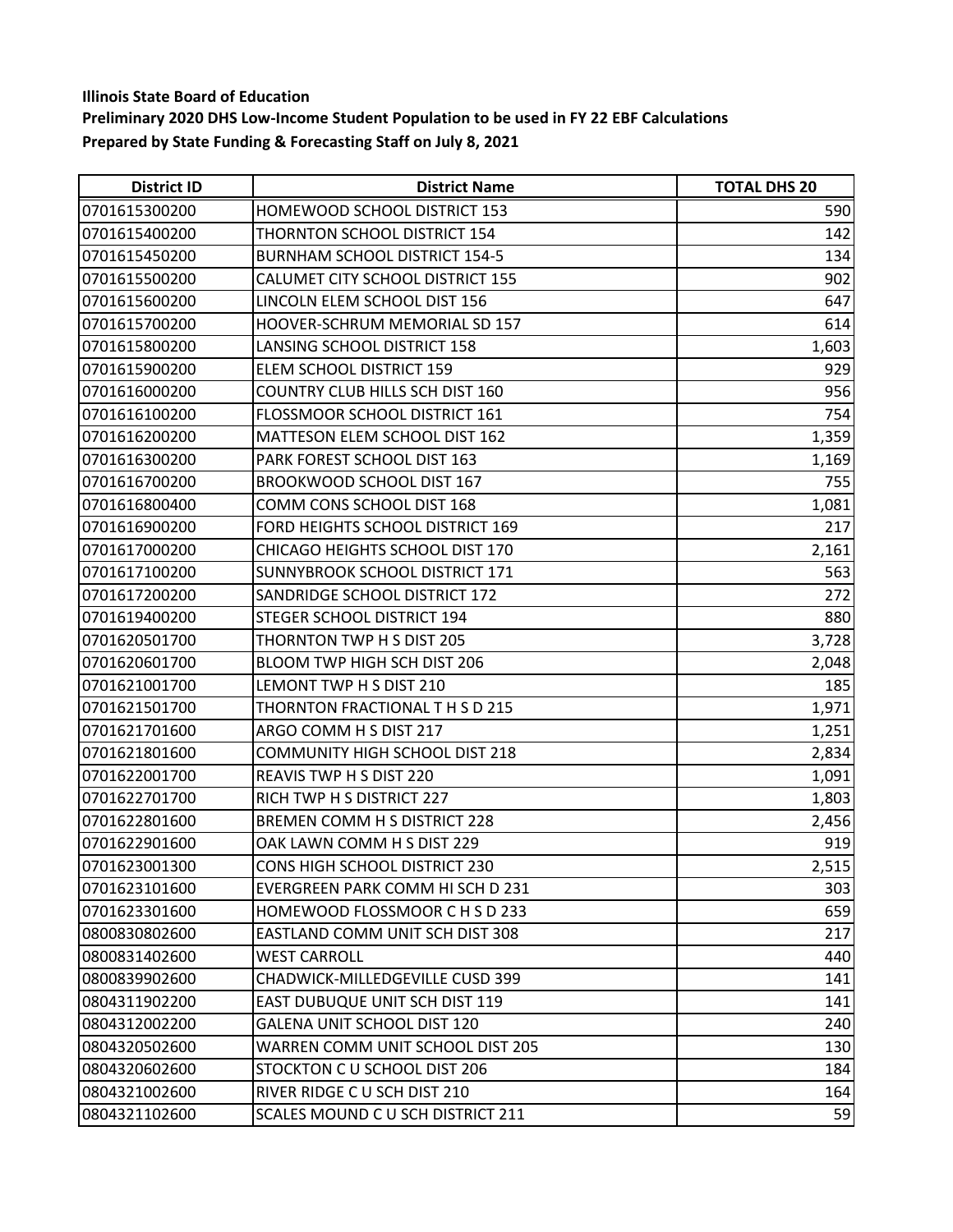| <b>District ID</b> | <b>District Name</b>                | <b>TOTAL DHS 20</b> |
|--------------------|-------------------------------------|---------------------|
| 0808914502200      | FREEPORT SCHOOL DIST 145            | 2,476               |
| 0808920002600      | PEARL CITY C U SCH DIST 200         | 145                 |
| 0808920102600      | DAKOTA COMM UNIT SCH DIST 201       | 198                 |
| 0808920202600      | LENA WINSLOW C U SCH DIST 202       | 241                 |
| 0808920302600      | ORANGEVILLE C U SCHOOL DIST 203     | 77                  |
| 0901000102600      | FISHER C U SCHOOL DISTRICT 1        | 158                 |
| 0901000302600      | MAHOMET-SEYMOUR C U SCH DIST 3      | 574                 |
| 0901000402600      | CHAMPAIGN COMM UNIT SCH DIST 4      | 4,800               |
| 0901000702600      | TOLONO C U SCHOOL DIST 7            | 366                 |
| 0901000802600      | HERITAGE COMM UNIT SCH DIST 8       | 112                 |
| 0901011602200      | URBANA SCHOOL DIST 116              | 2,553               |
| 0901013000400      | THOMASBORO C C SCHOOL DIST 130      | 126                 |
| 0901013700200      | <b>RANTOUL CITY SCHOOL DIST 137</b> | 1,177               |
| 0901014200400      | LUDLOW C C SCHOOL DIST 142          | 47                  |
| 0901016900400      | ST JOSEPH C C SCHOOL DIST 169       | 123                 |
| 0901018800400      | GIFFORD C C SCHOOL DIST 188         | 55                  |
| 0901019301700      | RANTOUL TOWNSHIP H S DIST 193       | 493                 |
| 0901019700400      | PRAIRIEVIEW-OGDEN CCSD 197          | 50                  |
| 0901030501600      | ST JOSEPH OGDEN C H S DIST 305      | 65                  |
| 0902700502600      | GIBSON CITY-MELVIN-SIBLEY CUSD 5    | 310                 |
| 0902701002600      | PAXTON-BUCKLEY-LODA CU DIST 10      | 536                 |
| 11012002C2600      | MARSHALL C U SCHOOL DIST 2C         | 422                 |
| 11012003C2600      | MARTINSVILLE C U SCH DIST 3C        | 185                 |
| 11012004C2600      | CASEY-WESTFIELD C U SCH DIST 4C     | 367                 |
| 1101500102600      | CHARLESTON C U SCHOOL DIST 1        | 1,202               |
| 1101500202600      | MATTOON C U SCHOOL DIST 2           | 1,579               |
| 1101500502600      | OAKLAND C U SCHOOL DIST 5           | 120                 |
| 1101800302600      | NEOGA COMM UNIT SCHOOL DIST 3       | 256                 |
| 1101807702600      | CUMBERLAND C U SCHOOL DIST 77       | 362                 |
| 1102130102600      | TUSCOLA C U SCHOOL DIST 301         | 326                 |
| 1102130202600      | VILLA GROVE CU SCH DIST 302         | 250                 |
| 1102130502600      | ARTHUR C U SCHOOL DIST 305          | 414                 |
| 1102130602600      | ARCOLA C U SCHOOL DISTRICT 306      | 284                 |
| 1102300102600      | SHILOH COMM UNIT SCH DIST 1         | 156                 |
| 1102300302600      | KANSAS COMM UNIT SCHOOL DIST 3      | 77                  |
| 1102300402600      | PARIS COMM UNIT SCHOOL DIST 4       | 177                 |
| 1102300602600      | EDGAR COUNTY C U DIST 6             | 109                 |
| 1102309502500      | PARIS-UNION SCHOOL DIST 95          | 650                 |
| 1107030002600      | SULLIVAN C U SCHOOL DIST 300        | 409                 |
| 1107030202600      | OKAW Valley CUSD 302                | 187                 |
| 1108700102600      | WINDSOR COMM UNIT SCH DIST 1        | 140                 |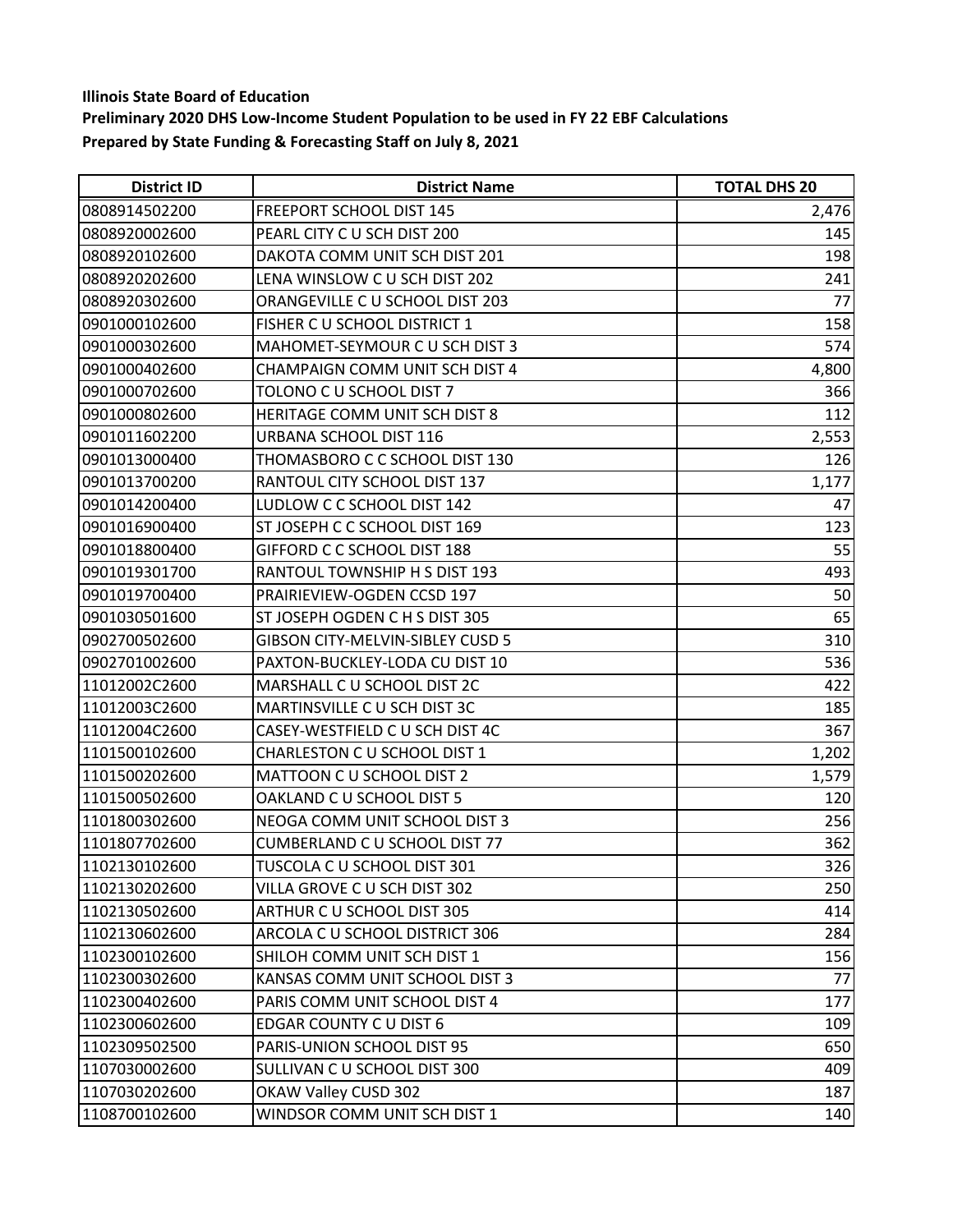| <b>District ID</b> | <b>District Name</b>                 | <b>TOTAL DHS 20</b> |
|--------------------|--------------------------------------|---------------------|
| 11087003A2600      | <b>COWDEN-HERRICK CUD 3A</b>         | 165                 |
| 1108700402600      | SHELBYVILLE C U SCHOOL DIST 4        | 426                 |
| 11087005A2600      | STEWARDSON-STRASBURG CU DIST 5A      | 118                 |
| 1108702102600      | CENTRAL A & M C U DIST #21           | 209                 |
| 1201301002600      | CLAY CITY COMM UNIT DIST 10          | 135                 |
| 1201302502600      | NORTH CLAY C U SCHOOL DISTRICT 25    | 232                 |
| 1201303502600      | FLORA COMM UNIT SCH DIST 35          | 570                 |
| 1201700102600      | HUTSONVILLE C U SCHOOL DIST 1        | 98                  |
| 1201700202600      | ROBINSON C U SCHOOL DIST 2           | 556                 |
| 1201700302600      | PALESTINE C U SCHOOL DIST 3          | 83                  |
| 1201700402600      | OBLONG C U SCHOOL DIST 4             | 219                 |
| 1204000102600      | JASPER COUNTY COMM UNIT DIST 1       | 473                 |
| 1205101002600      | RED HILL C U SCHOOL DIST 10          | 337                 |
| 1205102002600      | LAWRENCE CO C U DISTRICT 20          | 484                 |
| 1208000102600      | EAST RICHLAND C U SCH DIST 1         | 978                 |
| 1301400102600      | <b>CARLYLE C U SCHOOL DISTRICT 1</b> | 396                 |
| 1301400302600      | WESCLIN C U SCHOOL DISTRICT 3        | 370                 |
| 1301401200400      | <b>BREESE SCHOOL DISTRICT 12</b>     | 191                 |
| 1301402100200      | <b>AVISTON SCHOOL DISTRICT 21</b>    | 21                  |
| 1301404600200      | WILLOW GROVE SCHOOL DISTRICT 46      | 113                 |
| 1301405700200      | <b>BARTELSO SCHOOL DISTRICT 57</b>   | 13                  |
| 1301406000200      | <b>GERMANTOWN SCHOOL DISTRICT 60</b> | 36                  |
| 1301406200200      | DAMIANSVILLE SCHOOL DISTRICT 62      | 15                  |
| 1301406300200      | <b>ALBERS SCHOOL DISTRICT 63</b>     | 33                  |
| 1301407101600      | CENTRAL COMMUNITY H S DIST 71        | 111                 |
| 1301414150200      | ST ROSE SCHOOL DISTRICT 14-15        | 40                  |
| 1301418600200      | NORTH WAMAC SCHOOL DISTRICT 186      | 73                  |
| 1304100102600      | WALTONVILLE C U SCHOOL DIST 1        | 120                 |
| 1304100200400      | ROME COMM CONS SCHOOL DIST 2         | 153                 |
| 1304100300400      | FIELD COMM CONS SCHOOL DIST 3        | 77                  |
| 1304100500400      | OPDYKE-BELLE-RIVE CC SCH DIST 5      | 79                  |
| 1304100600400      | <b>GRAND PRAIRIE C C SCH DIST 6</b>  | 38                  |
| 1304101200400      | MCCLELLAN C C SCHOOL DIST 12         | 31                  |
| 1304107900200      | SUMMERSVILLE SCHOOL DIST 79          | 89                  |
| 1304108000200      | <b>MOUNT VERNON SCHOOL DIST 80</b>   | 910                 |
| 1304108200200      | <b>BETHEL SCHOOL DISTRICT 82</b>     | 102                 |
| 1304109900400      | <b>FARRINGTON C C SCHOOL DIST 99</b> | 21                  |
| 1304117800400      | SPRING GARDEN CONS SCHL DIST 178     | 93                  |
| 1304120101700      | MT VERNON TWP H S DIST 201           | 548                 |
| 1304120902700      | WOODLAWN UNIT DIST 209               | 148                 |
| 1304131802700      | <b>BLUFORD UNIT DIST 318</b>         | 147                 |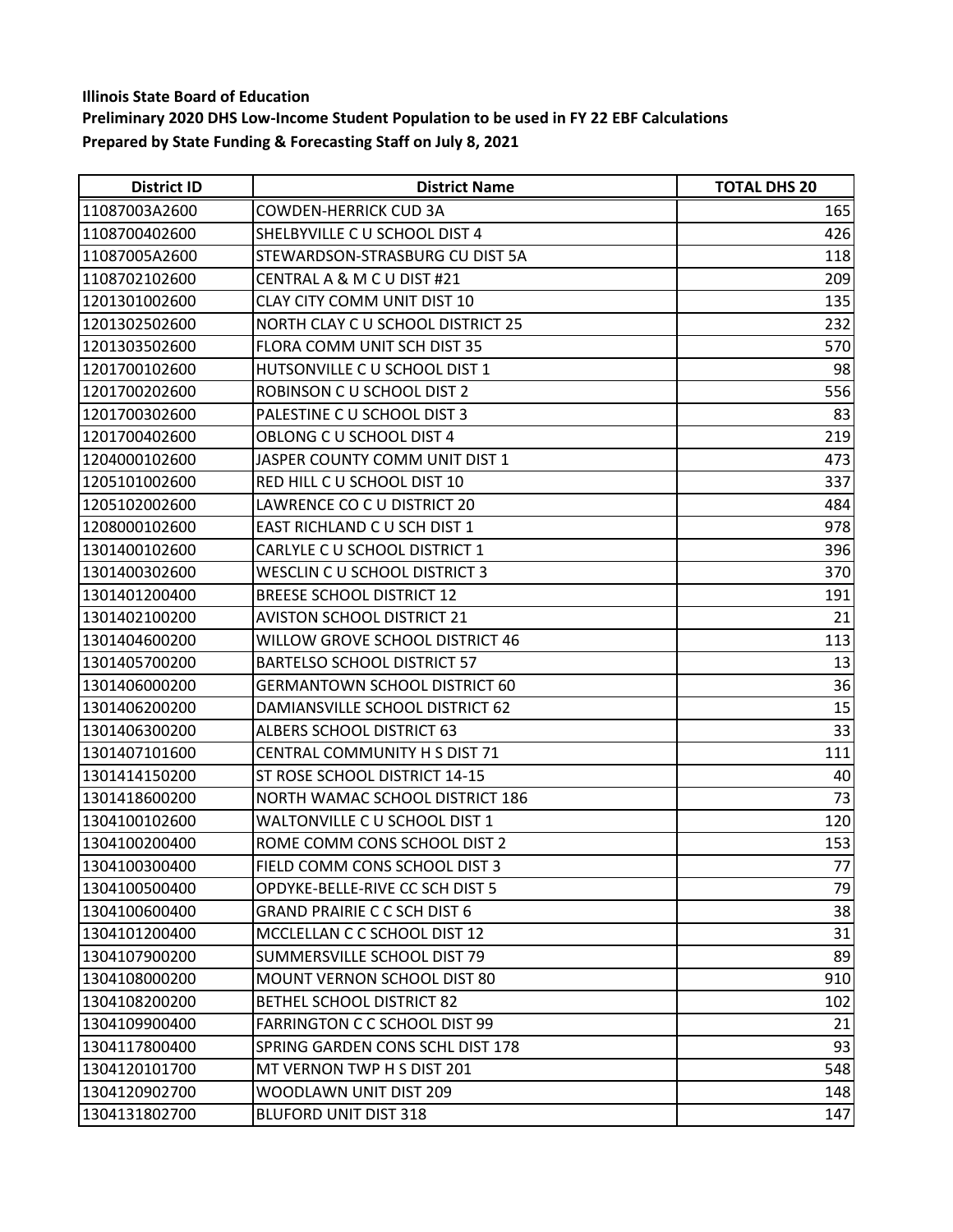| <b>District ID</b> | <b>District Name</b>                   | <b>TOTAL DHS 20</b> |
|--------------------|----------------------------------------|---------------------|
| 1305800100300      | RACCOON CONS SCHOOL DIST 1             | 86                  |
| 1305800200300      | KELL CONSOLIDATED SCHOOL DIST 2        | 30                  |
| 1305800700400      | IUKA COMM CONS SCHOOL DIST 7           | 84                  |
| 1305801000400      | SELMAVILLE C C SCH DIST 10             | 80                  |
| 1305810002600      | PATOKA COMM UNIT SCH DIST 100          | 74                  |
| 1305811100200      | SALEM SCHOOL DIST 111                  | 474                 |
| 1305813300200      | <b>CENTRAL CITY SCHOOL DIST 133</b>    | 174                 |
| 1305813500200      | <b>CENTRALIA SCHOOL DIST 135</b>       | 872                 |
| 1305820001700      | <b>CENTRALIA H S DIST 200</b>          | 469                 |
| 1305840102600      | SOUTH CENTRAL COMM UNIT DIST 401       | 290                 |
| 1305850102600      | SANDOVAL C U SCHOOL DIST 501           | 262                 |
| 1305860001600      | SALEM COMM H S DIST 600                | 259                 |
| 1305872202600      | ODIN C U SCHOOL DIST 722               | 94                  |
| 1309500100400      | OAKDALE C C SCHOOL DISTRICT 1          | 26                  |
| 1309501002600      | WEST WASHINGTON CO C U DIST 10         | 98                  |
| 1309501100400      | IRVINGTON C C SCH DISTRICT 11          | 28                  |
| 1309501500400      | <b>ASHLEY C C SCH DISTRICT 15</b>      | 43                  |
| 1309504900400      | NASHVILLE C C SCH DISTRICT 49          | 206                 |
| 1309509901600      | NASHVILLE COMM H S DISTRICT 99         | 124                 |
| 1501629902500      | CITY OF CHICAGO SCHOOL DIST 299        | 232,837             |
| 1601942402600      | <b>GENOA KINGSTON C U S DIST 424</b>   | 463                 |
| 1601942502600      | <b>INDIAN CREEK COMM UNIT DIST 425</b> | 190                 |
| 1601942602600      | HIAWATHA C U SCHOOL DIST 426           | 140                 |
| 1601942702600      | SYCAMORE C U SCHOOL DIST 427           | 774                 |
| 1601942802600      | DEKALB COMM UNIT SCH DIST 428          | 3,566               |
| 1601942902600      | HINCKLEY BIG ROCK CUSD 429             | 169                 |
| 1601943002600      | SANDWICH C U SCHOOL DIST 430           | 633                 |
| 1601943202600      | SOMONAUK C U SCHOOL DIST 432           | 194                 |
| 1702001502600      | <b>CLINTON C U SCHOOL DIST 15</b>      | 739                 |
| 1702001802600      | BLUE RIDGE COMM UNIT SCH DIST 18       | 239                 |
| 1705300502600      | WOODLAND C U S DIST 5                  | 193                 |
| 17053006J2600      | TRI POINT CU SCH DIST 6-J              | 164                 |
| 1705300802600      | PRAIRIE CENTRAL C U SCHOOL DIST 8      | 594                 |
| 1705307402700      | FLANAGAN-CORNELL UNIT 74               | 99                  |
| 1705309001700      | PONTIAC TWP H S DIST 90                | 265                 |
| 1705323001700      | DWIGHT TWP H S DIST 230                | 65                  |
| 1705323200200      | DWIGHT COMMON SCHOOL DIST 232          | 163                 |
| 1705342500400      | ROOKS CREEK C C SCH DIST 425           | 12                  |
| 1705342600400      | <b>CORNELL C C SCH DIST 426</b>        | 46                  |
| 1705342900400      | PONTIAC C C SCHOOL DIST 429            | 563                 |
| 1705343500400      | ODELL COMM CONS SCHOOL DIST 435        | 86                  |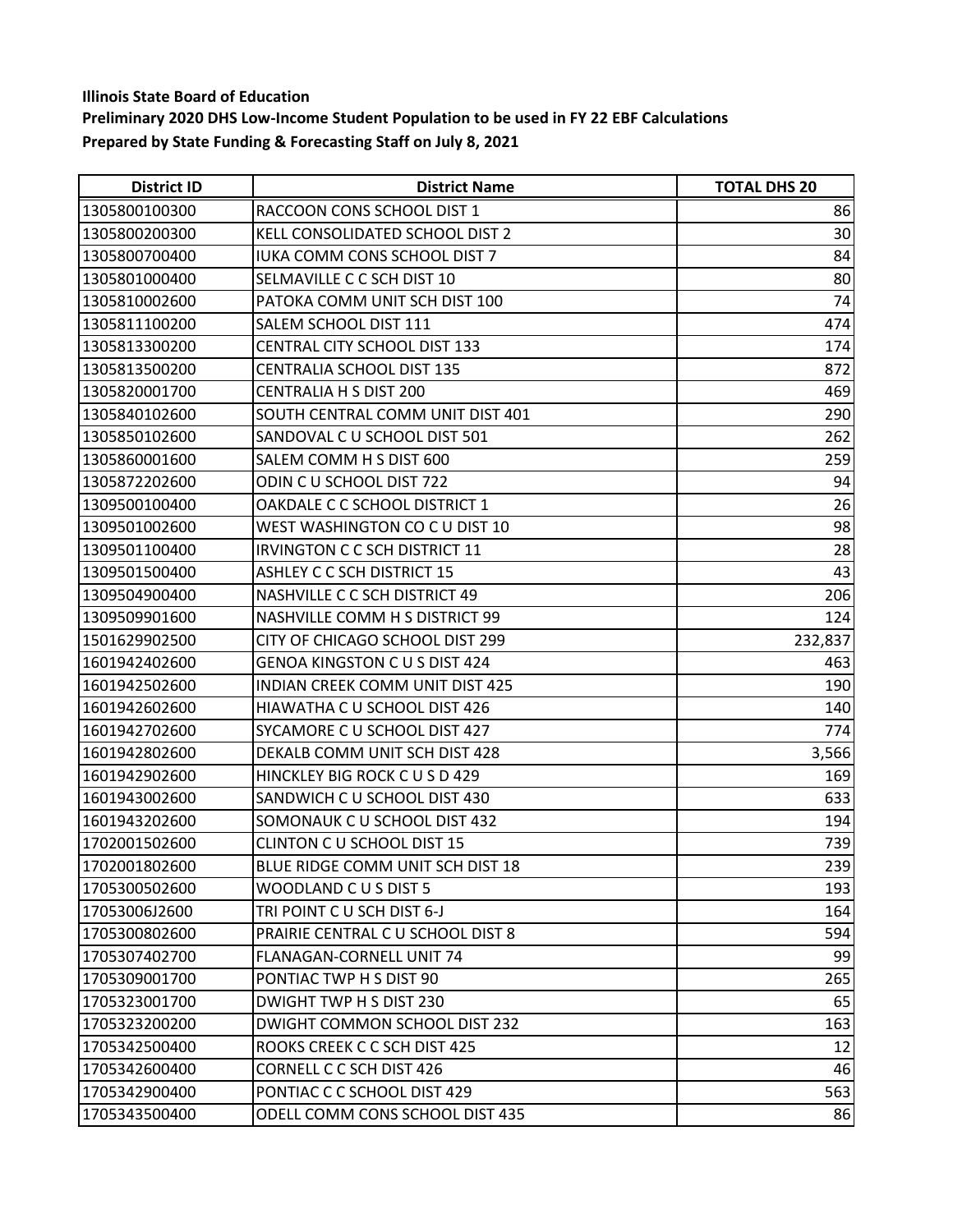| <b>District ID</b> | <b>District Name</b>                   | <b>TOTAL DHS 20</b> |
|--------------------|----------------------------------------|---------------------|
| 1705343800400      | SAUNEMIN C CONSOL SCH DIST 438         | 35                  |
| 1705402102600      | HARTSBURG EMDEN C U S DIST 21          | 78                  |
| 1705402302600      | MT PULASKI COMM UNIT DIST 23           | 157                 |
| 1705402700200      | LINCOLN ELEM SCHOOL DIST 27            | 705                 |
| 1705406100400      | CHESTER-EAST LINCOLN CCS DIST 61       | 95                  |
| 1705408800200      | NEW HOLLAND-MIDDLETOWN E DIST 88       | 51                  |
| 1705409200400      | WEST LINCOLN-BROADWELL E S D #92       | 64                  |
| 1705440401600      | LINCOLN COMM H S DIST 404              | 324                 |
| 1706400202600      | LEROY COMMUNITY UNIT SCH DIST 2        | 147                 |
| 1706400302600      | TRI VALLEY C U SCHOOL DISTRICT 3       | 67                  |
| 1706400402600      | HEYWORTH CU SCH DIST 4                 | 200                 |
| 1706400502600      | MCLEAN COUNTY UNIT DIST NO 5           | 3,724               |
| 1706400702600      | LEXINGTON C U SCH DIST 7               | 110                 |
| 1706401602600      | OLYMPIA C U SCHOOL DIST 16             | 552                 |
| 1706401902600      | RIDGEVIEW COMM UNIT SCH DIST 19        | 203                 |
| 1706408702500      | <b>BLOOMINGTON SCH DIST 87</b>         | 2,746               |
| 1902200200200      | BENSENVILLE SCHOOL DISTRICT 2          | 1,166               |
| 1902200400200      | <b>ADDISON SCHOOL DIST 4</b>           | 2,248               |
| 1902200700200      | WOOD DALE SCHOOL DISTRICT 7            | 550                 |
| 1902201000200      | <b>ITASCA SCHOOL DIST 10</b>           | 175                 |
| 1902201100200      | MEDINAH SCHOOL DISTRICT 11             | 267                 |
| 1902201200200      | ROSELLE SCHOOL DISTRICT 12             | 198                 |
| 1902201300200      | <b>BLOOMINGDALE SCHOOL DISTRICT 13</b> | 271                 |
| 1902201500200      | MARQUARDT SCHOOL DISTRICT 15           | 1,640               |
| 1902201600200      | QUEEN BEE SCHOOL DISTRICT 16           | 910                 |
| 1902202000200      | KEENEYVILLE SCHOOL DISTRICT 20         | 771                 |
| 1902202500200      | <b>BENJAMIN SCHOOL DISTRICT 25</b>     | 104                 |
| 1902203300200      | WEST CHICAGO SCHOOL DIST 33            | 2,340               |
| 1902203400200      | WINFIELD SCHOOL DISTRICT 34            | 76                  |
| 1902204100200      | <b>GLEN ELLYN SCHOOL DISTRICT 41</b>   | 722                 |
| 1902204400200      | LOMBARD SCHOOL DISTRICT 44             | 1,028               |
| 1902204500200      | VILLA PARK SCHOOL DIST 45              | 1,892               |
| 1902204800200      | <b>SALT CREEK SCHOOL DIST 48</b>       | 186                 |
| 1902205300200      | <b>BUTLER SCHOOL DISTRICT 53</b>       | 20                  |
| 1902205800200      | DOWNERS GROVE GRADE SCH DIST 58        | 722                 |
| 1902206000200      | MAERCKER SCHOOL DISTRICT 60            | 467                 |
| 1902206100200      | DARIEN SCHOOL DIST 61                  | 446                 |
| 1902206200200      | <b>GOWER SCHOOL DIST 62</b>            | 196                 |
| 1902206300200      | <b>CASS SCHOOL DIST 63</b>             | 212                 |
| 1902206600200      | <b>CENTER CASS SCHOOL DIST 66</b>      | 212                 |
| 1902206800200      | WOODRIDGE SCHOOL DIST 68               | 1,070               |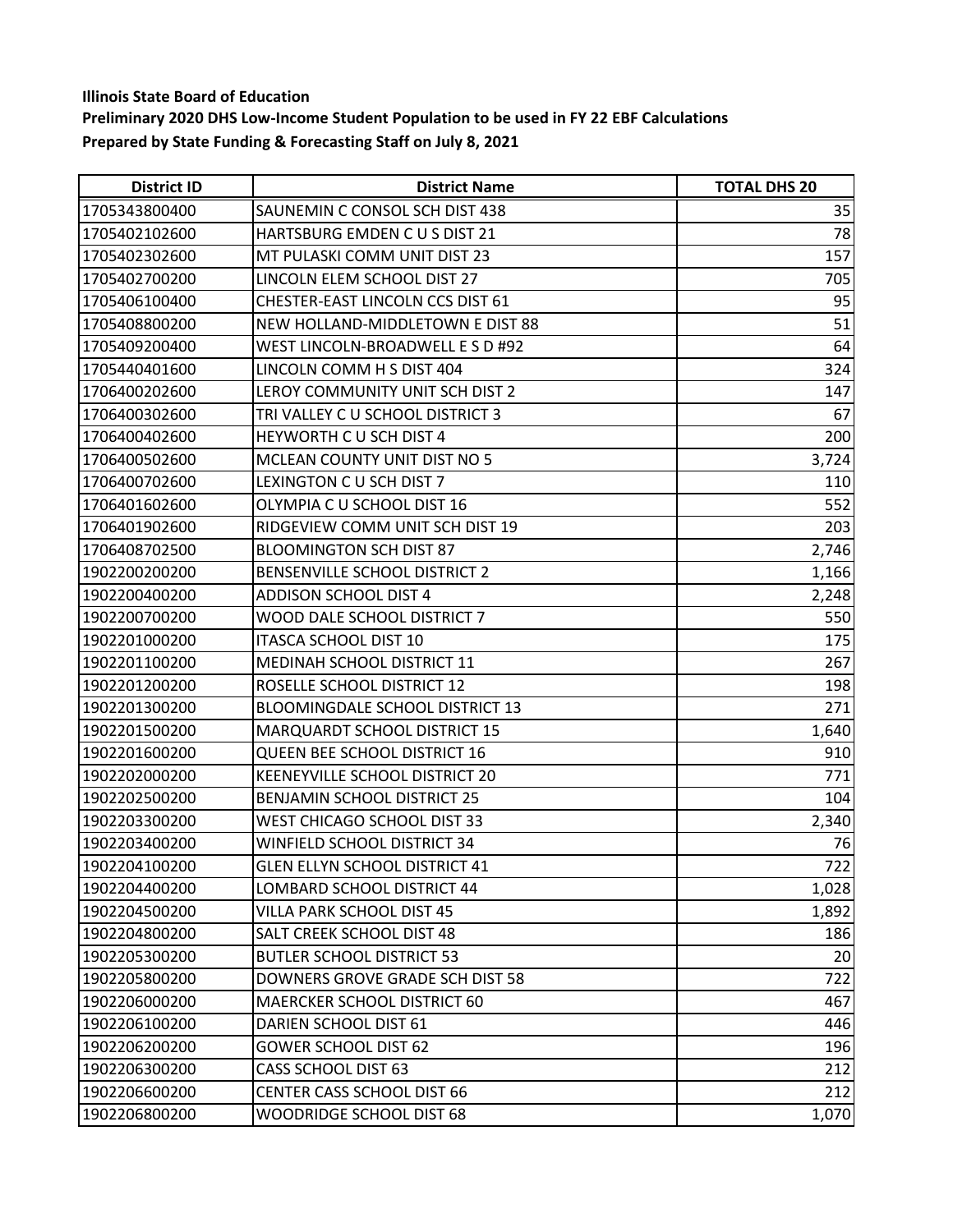| <b>District ID</b> | <b>District Name</b>                  | <b>TOTAL DHS 20</b> |
|--------------------|---------------------------------------|---------------------|
| 1902208601700      | HINSDALE TWP H S DIST 86              | 663                 |
| 1902208701700      | <b>GLENBARD TWP H S DIST 87</b>       | 2,608               |
| 1902208801600      | DU PAGE HIGH SCHOOL DIST 88           | 1,945               |
| 1902208900400      | GLEN ELLYN C C SCHOOL DIST 89         | 453                 |
| 1902209300400      | COMMUNITY CONSOLIDATED S D 93         | 1,154               |
| 1902209401600      | <b>COMMUNITY HIGH SCH DISTRICT 94</b> | 1,124               |
| 1902209901600      | <b>COMMUNITY HIGH SCHOOL DIST 99</b>  | 1,148               |
| 1902210001600      | FENTON COMM H S DIST 100              | 728                 |
| 1902210801600      | LAKE PARK COMM H S DIST 108           | 729                 |
| 1902218000400      | COMMUNITY CONS SCH DIST 180           | 370                 |
| 1902218100400      | HINSDALE C C SCHOOL DIST 181          | 145                 |
| 1902220002600      | COMMUNITY UNIT SCHOOL DIST 200        | 3,207               |
| 1902220102600      | WESTMONT C U SCHOOL DIST 201          | 533                 |
| 1902220202600      | LISLE CU SCH DIST 202                 | 392                 |
| 1902220302600      | NAPERVILLE C U DIST 203               | 2,135               |
| 1902220402600      | INDIAN PRAIRIE CU SCH DIST 204        | 3,898               |
| 1902220502600      | <b>ELMHURST SCHOOL DIST 205</b>       | 1,134               |
| 2002400102600      | EDWARDS COUNTY C U SCH DIST 1         | 295                 |
| 2003000702600      | <b>GALLATIN C U SCHOOL DISTRICT 7</b> | 332                 |
| 2003301002600      | HAMILTON CO C U SCHOOL DIST 10        | 494                 |
| 2003500102600      | HARDIN CO COMM UNIT DIST 1            | 254                 |
| 2007600102600      | POPE CO COMM UNIT DIST 1              | 236                 |
| 2008300102600      | GALATIA C U SCHOOL DIST 1             | 180                 |
| 2008300202600      | <b>CARRIER MILLS-STONEFORT CUSD 2</b> | 202                 |
| 2008300302600      | HARRISBURG C U SCHOOL DIST 3          | 925                 |
| 2008300402600      | ELDORADO COMM UNIT DISTRICT 4         | 522                 |
| 2009301702400      | ALLENDALE C C SCHOOL DIST 17          | 60                  |
| 2009334802600      | WABASH C U SCH DIST 348               | 598                 |
| 2009600600400      | NEW HOPE C C SCHOOL DIST 6            | 62                  |
| 2009601400400      | <b>GEFF C C SCHOOL DISTRICT 14</b>    | 47                  |
| 2009601700400      | JASPER COMM CONS SCHOOL DIST 17       | 71                  |
| 2009610002600      | WAYNE CITY C U SCHOOL DIST 100        | 186                 |
| 2009611200400      | FAIRFIELD PUBLIC SCHOOL DIST 112      | 272                 |
| 2009620002600      | NORTH WAYNE C U SCHOOL DIST 200       | 138                 |
| 2009622501600      | FAIRFIELD COMM H S DIST 225           | 162                 |
| 2009700102600      | <b>GRAYVILLE C U SCHOOL DIST 1</b>    | 101                 |
| 2009700302600      | NORRIS CITY-OMAHA-ENFIELD CUSD 3      | 291                 |
| 2009700502600      | CARMI-WHITE COUNTY C U S DIST 5       | 566                 |
| 2102804700400      | BENTON COMM CONS SCH DIST 47          | 539                 |
| 2102809100400      | AKIN COMM CONS SCHOOL DIST 91         | 34                  |
| 2102809902600      | <b>CHRISTOPHER UNIT 99</b>            | 394                 |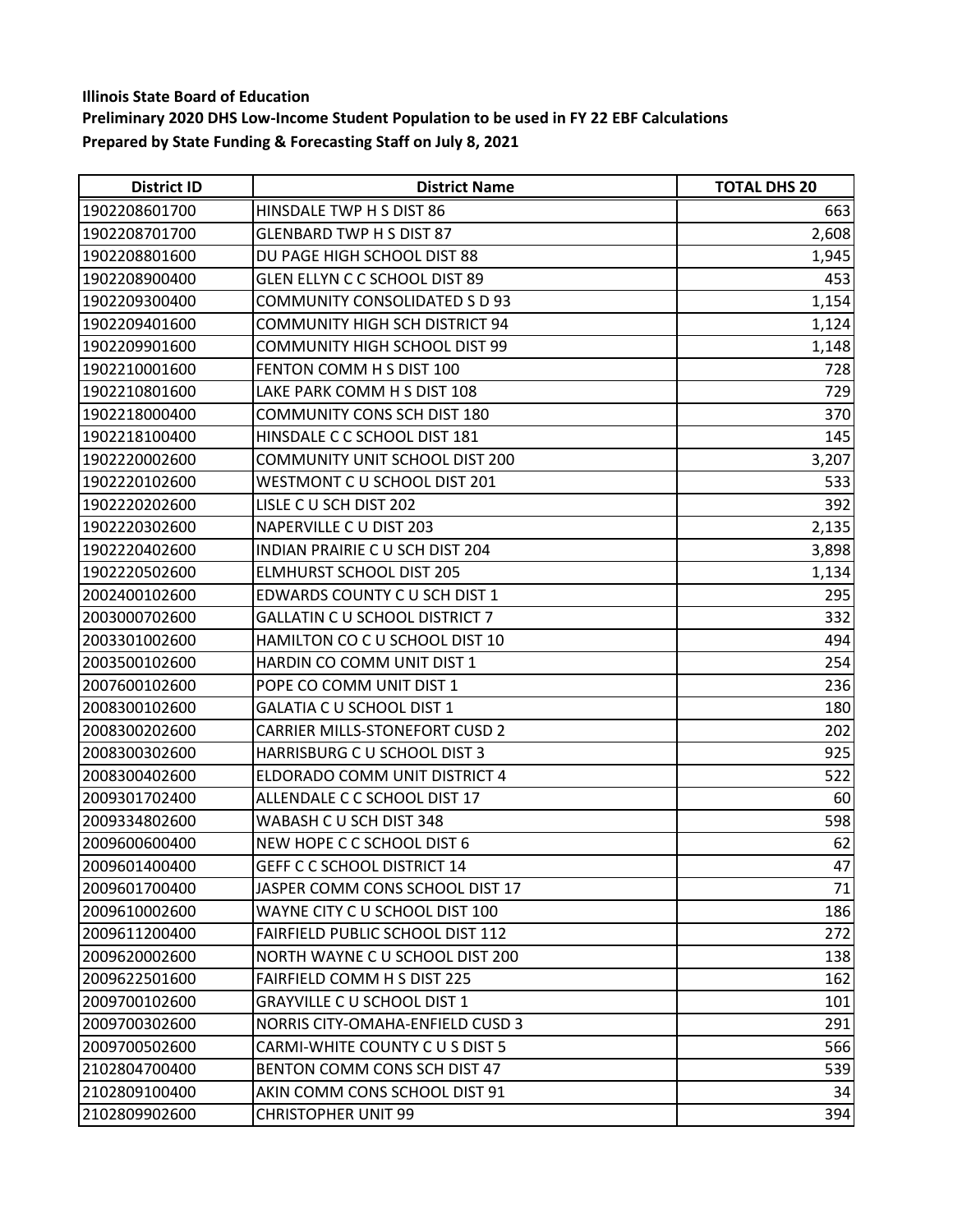| <b>District ID</b> | <b>District Name</b>                    | <b>TOTAL DHS 20</b> |
|--------------------|-----------------------------------------|---------------------|
| 2102810301300      | BENTON CONS HIGH SCHOOL DIST 103        | 258                 |
| 2102811500400      | <b>EWING NORTHERN C C DISTRICT 115</b>  | 74                  |
| 2102816802600      | <b>FRANKFORT COMM UNIT SCH DIST 168</b> | 838                 |
| 2102817402600      | THOMPSONVILLE CUSD 174                  | 130                 |
| 2102818802600      | ZEIGLER-ROYALTON C U S DIST 188         | 300                 |
| 2102819602600      | SESSER-VALIER COMM UNIT S D 196         | 235                 |
| 2104400102600      | <b>GOREVILLE COMM UNIT DIST 1</b>       | 196                 |
| 2104403200300      | NEW SIMPSON HILL CONS DIST 32           | 77                  |
| 2104404300300      | <b>BUNCOMBE CONS SCHOOL DIST 43</b>     | 46                  |
| 2104405500200      | <b>VIENNA SCHOOL DIST 55</b>            | 167                 |
| 2104406400200      | <b>CYPRESS SCHOOL DIST 64</b>           | 53                  |
| 2104413301700      | <b>VIENNA H S DISTRICT 133</b>          | 129                 |
| 2106100102600      | <b>MASSAC UNIT DISTRICT #1</b>          | 937                 |
| 2106103802600      | JOPPA-MAPLE GROVE UNIT DIST 38          | 121                 |
| 2110000102600      | JOHNSTON CITY C U SCH DIST 1            | 539                 |
| 2110000202600      | <b>MARION COMM UNIT SCH DIST 2</b>      | 1,785               |
| 2110000302600      | CRAB ORCHARD C U SCH DIST 3             | 172                 |
| 2110000402600      | HERRIN C U SCH DIST 4                   | 1,213               |
| 2110000502600      | CARTERVILLE C U SCH DIST 5              | 739                 |
| 2403200102600      | COAL CITY C U SCHOOL DISTRICT 1         | 488                 |
| 24032002C0200      | MAZON-VERONA-KINSMAN ESD 2C             | 92                  |
| 24032024C0400      | NETTLE CREEK C C SCH DIST 24C           | 6                   |
| 2403205400200      | <b>MORRIS SCHOOL DISTRICT 54</b>        | 450                 |
| 24032060C0400      | SARATOGA COMM CONS S DIST 60C           | 235                 |
| 24032072C0400      | GARDNER COMM CONS SCH DIST 72C          | 44                  |
| 2403207301700      | <b>GARDNER S WILMINGTON THS DIST 73</b> | 52                  |
| 2403207400300      | SOUTH WILMINGTON CONS SCH DIST 74       | 16                  |
| 2403207500200      | <b>BRACEVILLE SCHOOL DIST 75</b>        | 50                  |
| 2403210101600      | MORRIS COMM HIGH SCH DIST 101           | 287                 |
| 2403211101600      | MINOOKA COMM H S DISTRICT 111           | 444                 |
| 2403220100400      | MINOOKA COMM CONS S DIST 201            | 888                 |
| 2404701801600      | NEWARK COMM H S DIST 18                 | 35                  |
| 2404706600400      | NEWARK COMM CONS SCH DIST 66            | 61                  |
| 2404708802600      | PLANO COMM UNIT SCHOOL DIST 88          | 1,119               |
| 2404709000400      | LISBON COMM CONS SCH DIST 90            | 17                  |
| 2404711502600      | YORKVILLE COMM UNIT SCH DIST 115        | 1,363               |
| 2404730802600      | OSWEGO COMM UNIT SCHOOL DIST 308        | 3,608               |
| 2602900102600      | <b>ASTORIA COMM UNIT SCH DIST 1</b>     | 106                 |
| 2602900202600      | VIT COMM UNIT SCH DISTRICT 2            | 125                 |
| 2602900302600      | COMM UNIT SCH DIST 3 FULTON CTY         | 160                 |
| 2602900402600      | SPOON RIVER VALLEY C U S DIST 4         | 101                 |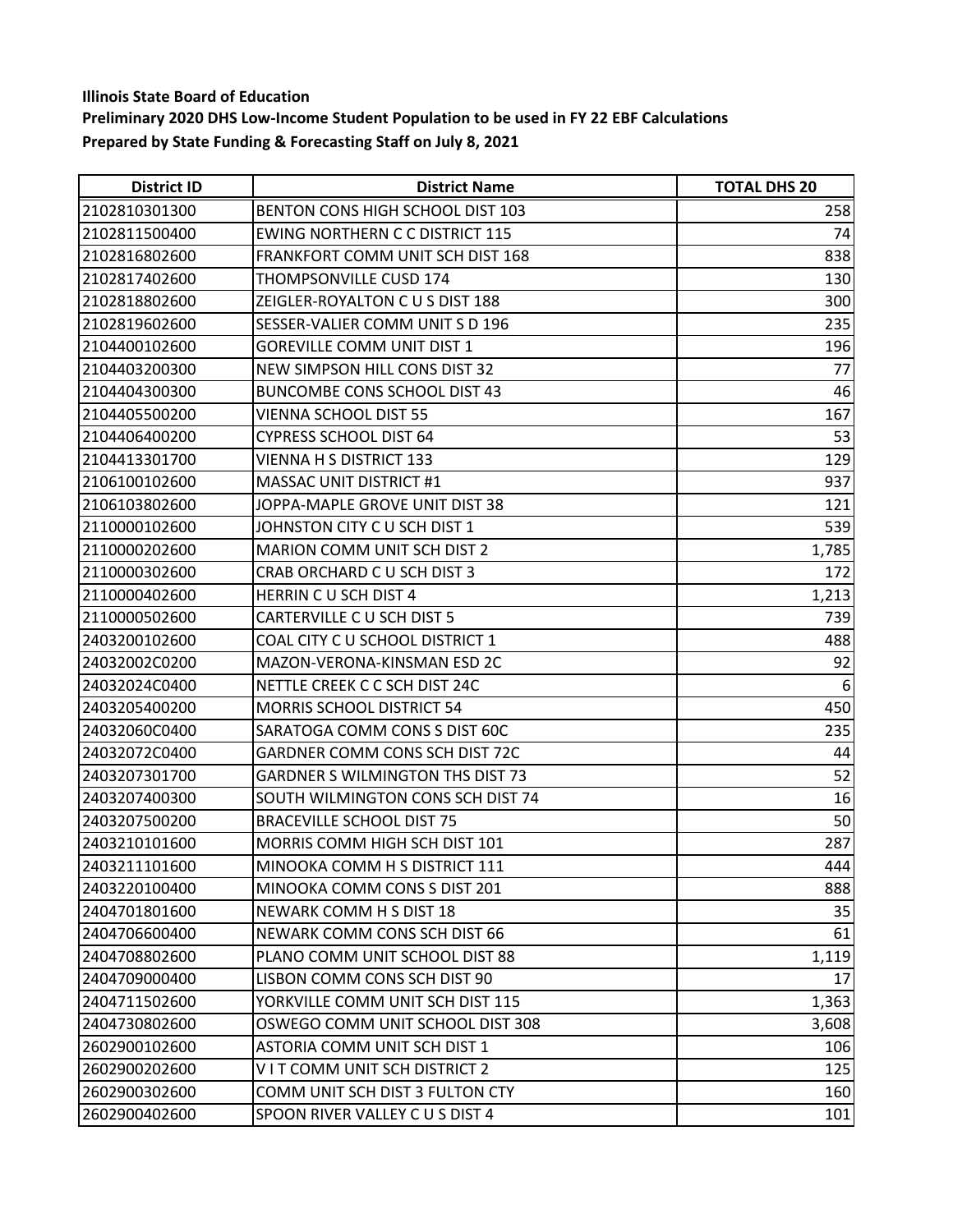| <b>District ID</b> | <b>District Name</b>                   | <b>TOTAL DHS 20</b> |
|--------------------|----------------------------------------|---------------------|
| 2602906602500      | <b>CANTON UNION SCHOOL DIST 66</b>     | 950                 |
| 2602909702600      | LEWISTOWN SCHOOL DIST 97               | 265                 |
| 2603430701600      | ILLINI WEST H S DIST 307               | 111                 |
| 2603431602600      | WARSAW COMM UNIT SCH DISTRICT 316      | 114                 |
| 2603431700400      | <b>CARTHAGE ESD 317</b>                | 172                 |
| 2603432502600      | NAUVOO-COLUSA C U S DIST 325           | 75                  |
| 2603432700400      | DALLAS ESD 327                         | 81                  |
| 2603432802400      | HAMILTON C C SCHOOL DIST 328           | 208                 |
| 2603433702600      | SOUTHEASTERN C U SCH DIST 337          | 229                 |
| 2603434700400      | LA HARPE CUSD 347                      | 98                  |
| 2606210302600      | <b>WEST PRAIRIE</b>                    | 224                 |
| 2606217002600      | <b>BUSHNELL PRAIRIE CITY CUS D 170</b> | 302                 |
| 2606218502600      | MACOMB COMM UNIT SCH DIST 185          | 729                 |
| 2608500502600      | SCHUYLER-INDUSTRY                      | 355                 |
| 2800601700400      | OHIO COMM CONS SCHOOL DIST 17          | 37                  |
| 2800608400400      | MALDEN COMM CONS SCH DIST 84           | 31                  |
| 2800609400400      | LADD COMM CONS SCHOOL DIST 94          | 76                  |
| 2800609800200      | DALZELL SCHOOL DISTRICT 98             | 25                  |
| 2800609900400      | SPRING VALLEY C C SCH DIST 99          | 320                 |
| 2800610302200      | DEPUE UNIT SCHOOL DIST 103             | 196                 |
| 2800611500200      | PRINCETON ELEM SCHOOL DIST 115         | 408                 |
| 2800630302600      | LA MOILLE C U SCHOOL DIST 303          | 73                  |
| 2800634002600      | <b>BUREAU VALLEY CUSD 340</b>          | 375                 |
| 2800650001500      | PRINCETON HIGH SCH DIST 500            | 192                 |
| 2800650201700      | HALL HIGH SCH DIST 502                 | 187                 |
| 2800650501600      | OHIO COMMUNITY H S DIST 505            | 15                  |
| 2803719000200      | <b>COLONA SCHOOL DISTRICT 190</b>      | 158                 |
| 2803722302600      | ORION COMM UNIT SCHOOL DIST 223        | 162                 |
| 2803722402600      | GALVA COMM UNIT SCH DIST 224           | 214                 |
| 2803722502600      | ALWOOD COMM UNIT SCH DIST 225          | 103                 |
| 2803722602600      | ANNAWAN COMM UNIT SCH DIST 226         | 97                  |
| 2803722702600      | CAMBRIDGE C U SCH DIST 227             | 128                 |
| 2803722802600      | <b>GENESEO COMM UNIT SCH DIST 228</b>  | 458                 |
| 2803722902600      | KEWANEE COMM UNIT SCH DIST 229         | 1,128               |
| 2803723002600      | WETHERSFIELD C U SCH DIST 230          | 221                 |
| 2808800102600      | BRADFORD COMM UNIT SCH DIST 1          | 70                  |
| 2808810002600      | STARK COUNTY C U SCH DIST 100          | 260                 |
| 3000200102200      | CAIRO UNIT SCHOOL DISTRICT 1           | 227                 |
| 3000200502600      | EGYPTIAN COMM UNIT SCH DIST 5          | 177                 |
| 3003908600300      | DESOTO CONS SCHOOL DISTRICT 86         | 84                  |
| 3003909500200      | CARBONDALE ELEM SCH DIST 95            | 996                 |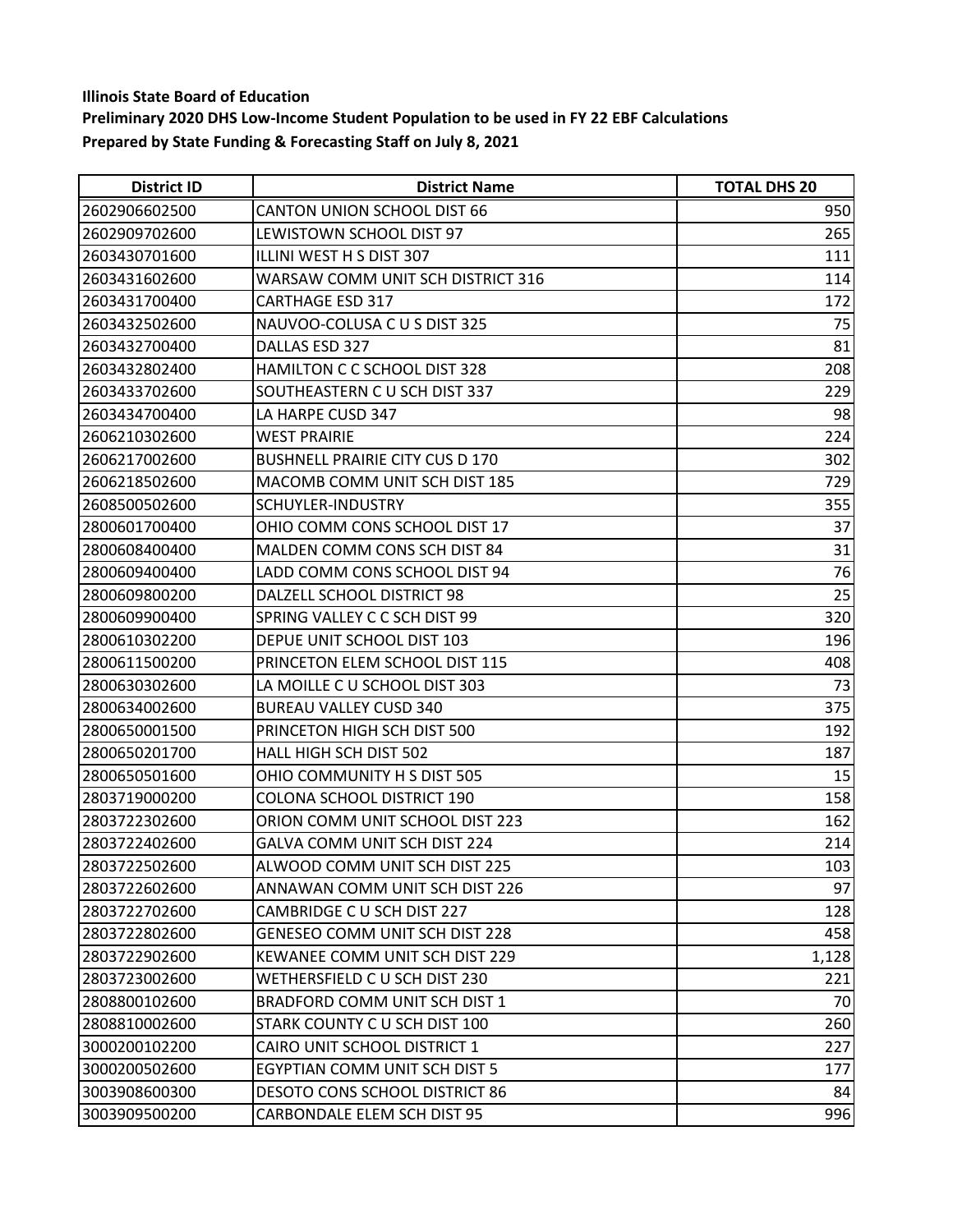| <b>District ID</b> | <b>District Name</b>                | <b>TOTAL DHS 20</b> |
|--------------------|-------------------------------------|---------------------|
| 3003913000400      | GIANT CITY C C SCHOOL DIST 130      | 69                  |
| 3003914000400      | UNITY POINT C C SCHOOL DIST 140     | 221                 |
| 3003916501600      | CARBONDALE COMM H S DISTRICT 165    | 505                 |
| 3003917602600      | TRICO COMM UNIT SCH DISTRICT 176    | 395                 |
| 3003918602600      | MURPHYSBORO C U SCH DIST 186        | 1,169               |
| 3003919602600      | ELVERADO C U SCHOOL DIST 196        | 192                 |
| 3007300500200      | TAMAROA SCHOOL DIST 5               | 36                  |
| 3007305000200      | PINCKNEYVILLE SCH DIST 50           | 199                 |
| 3007310101600      | PINCKNEYVILLE COMM H S DIST 101     | 143                 |
| 3007320400400      | <b>COMMUNITY CONS SCH DIST 204</b>  | 40                  |
| 3007330002600      | DU QUOIN C U SCHOOL DISTRICT 300    | 634                 |
| 3007710002600      | CENTURY COMM UNIT SCH DIST 100      | 142                 |
| 3007710102600      | <b>MERIDIAN CU SCH DISTRICT 101</b> | 309                 |
| 3009101600400      | LICK CREEK C C SCH DISTRICT 16      | 37                  |
| 3009101702200      | <b>COBDEN SCH UNIT DIST 17</b>      | 232                 |
| 3009103700400      | ANNA C C SCH DIST 37                | 316                 |
| 3009104300400      | JONESBORO C C SCHOOL DIST 43        | 129                 |
| 3009106602200      | DONGOLA SCH UNIT DIST 66            | 133                 |
| 3009108101600      | ANNA JONESBORO COMM H S DIST 81     | 202                 |
| 3009108402600      | SHAWNEE C U SCH DIST 84             | 183                 |
| 3104504602200      | <b>SCHOOL DISTRICT 46</b>           | 18,918              |
| 3104510102200      | BATAVIA UNIT SCHOOL DIST 101        | 979                 |
| 3104512902200      | AURORA WEST UNIT SCHOOL DIST 129    | 6,375               |
| 3104513102200      | AURORA EAST UNIT SCHOOL DIST 131    | 10,364              |
| 3104530002600      | COMM UNIT SCH DIST 300              | 7,272               |
| 3104530102600      | CENTRAL COMM UNIT SCH DIST 301      | 532                 |
| 3104530202600      | KANELAND C U SCHOOL DIST 302        | 582                 |
| 3104530302600      | ST CHARLES C U SCHOOL DIST 303      | 1,676               |
| 3104530402600      | GENEVA COMM UNIT SCH DIST 304       | 396                 |
| 3203800302600      | DONOVAN COMM UNIT SCHOOL DIST 3     | 105                 |
| 3203800402600      | CENTRAL COMM UNIT SCHOOL DIST 4     | 296                 |
| 3203800602600      | CISSNA PARK COMM UNIT SCH DIST 6    | 106                 |
| 3203800902600      | IROQUOIS CO C U SCHOOL DIST 9       | 452                 |
| 3203801002600      | <b>IROQUOIS WEST C U S DIST 10</b>  | 450                 |
| 3203812402600      | MILFORD AREA PUBLIC SCHL DIST 124   | 245                 |
| 3203824902600      | <b>CRESCENT-IROQUOIS</b>            | 27                  |
| 3204600102600      | MOMENCE COMM UNIT SCH DIST 1        | 487                 |
| 3204600202600      | HERSCHER COMM UNIT SCH DIST 2       | 376                 |
| 3204600502600      | MANTENO COMM UNIT SCH DIST 5        | 513                 |
| 3204600602600      | GRANT PARK CU SCHOOL DIST 6         | 119                 |
| 3204605300200      | <b>BOURBONNAIS SCHOOL DIST 53</b>   | 909                 |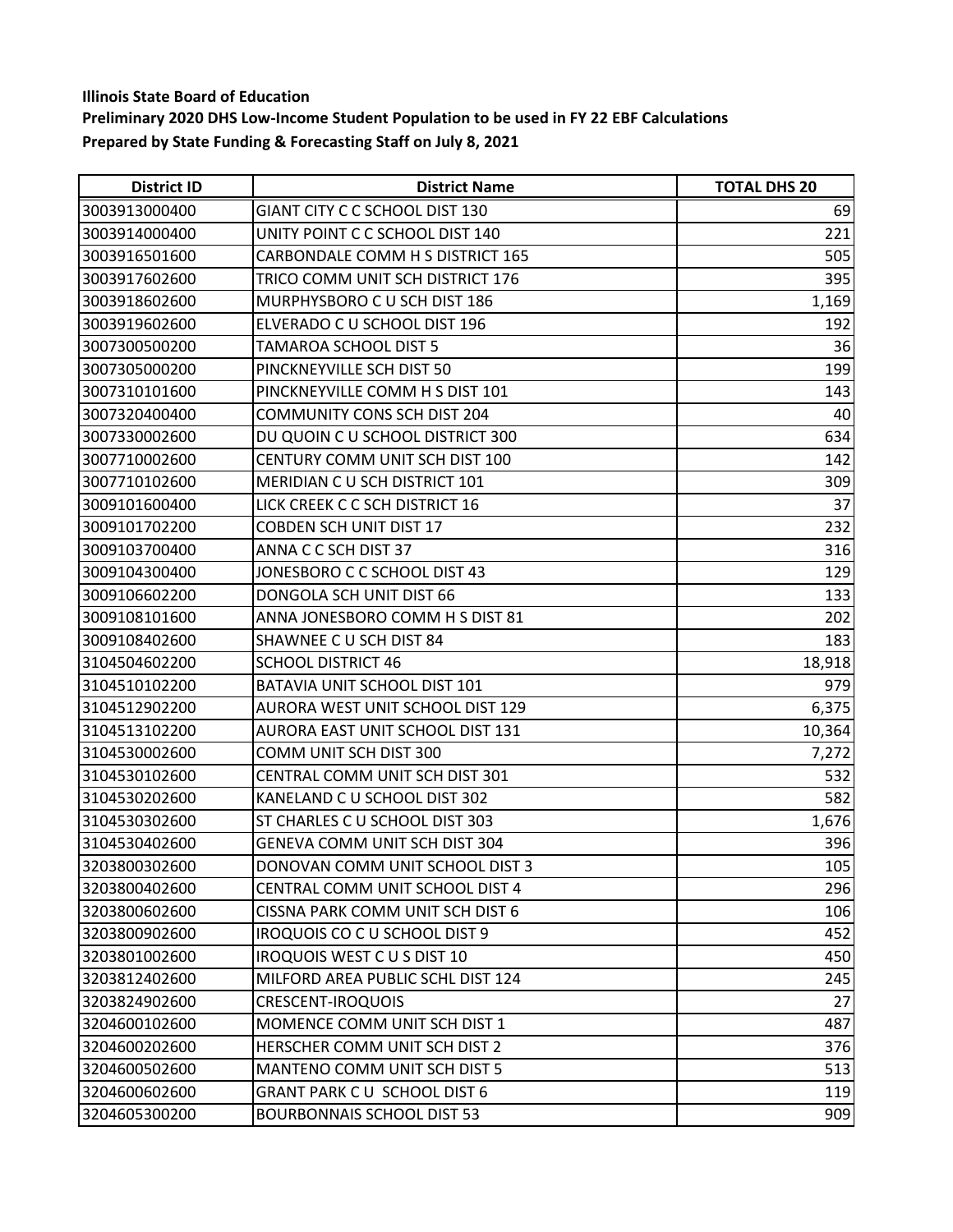| <b>District ID</b> | <b>District Name</b>                    | <b>TOTAL DHS 20</b> |
|--------------------|-----------------------------------------|---------------------|
| 3204606100200      | <b>BRADLEY SCHOOL DIST 61</b>           | 731                 |
| 3204611102500      | <b>KANKAKEE SCHOOL DIST 111</b>         | 3,374               |
| 3204625600400      | ST ANNE C C SCHOOL DIST 256             | 134                 |
| 3204625800400      | ST GEORGE C C SCHOOL DIST 258           | 75                  |
| 3204625900400      | PEMBROKE C C SCHOOL DISTRICT 259        | 142                 |
| 3204630201600      | ST ANNE COMM H S DIST 302               | 116                 |
| 3204630701600      | BRADLEY BOURBONNAIS C HS D 307          | 633                 |
| 3303623502600      | <b>WEST CENTRAL</b>                     | 284                 |
| 3304820202600      | KNOXVILLE C U SCHOOL DIST 202           | 350                 |
| 3304820502600      | GALESBURG C U SCHOOL DIST 205           | 2,429               |
| 3304820802600      | ROW V A COMM UNIT SCH DIST 208          | 154                 |
| 3304821002600      | WILLIAMSFIELD CUS DIST 210              | 80                  |
| 3304827602600      | <b>ABINGDON - AVON CUSD 276</b>         | 403                 |
| 3306640402600      | <b>MERCER COUNTY SD 404</b>             | 458                 |
| 3309423802600      | MONMOUTH-ROSEVILLE                      | 851                 |
| 3309430402600      | UNITED CUSD 304                         | 288                 |
| 3404900100200      | <b>WINTHROP HARBOR SCHOOL DIST 1</b>    | 232                 |
| 3404900300400      | <b>BEACH PARK C C SCHOOL DIST 3</b>     | 1,211               |
| 3404900600200      | ZION ELEMENTARY SCHOOL DISTRICT 6       | 1,789               |
| 3404902400400      | MILLBURN C C SCHOOL DIST 24             | 118                 |
| 3404903300200      | <b>EMMONS SCHOOL DISTRICT 33</b>        | 55                  |
| 3404903400400      | ANTIOCH C C SCHOOL DISTRICT 34          | 621                 |
| 3404903600200      | <b>GRASS LAKE SCHOOL DIST 36</b>        | 63                  |
| 3404903700200      | <b>GAVIN SCHOOL DIST 37</b>             | 407                 |
| 3404903800200      | <b>BIG HOLLOW SCHOOL DIST 38</b>        | 471                 |
| 3404904100400      | LAKE VILLA C C SCHOOL DIST 41           | 677                 |
| 3404904600400      | <b>GRAYSLAKE C C SCHOOL DISTRICT 46</b> | 981                 |
| 3404905000400      | WOODLAND C C SCHOOL DIST 50             | 1,698               |
| 3404905600200      | <b>GURNEE SCHOOL DIST 56</b>            | 876                 |
| 3404906002600      | WAUKEGAN C U SCHOOL DIST 60             | 11,787              |
| 3404906500200      | LAKE BLUFF ELEM SCHOOL DIST 65          | 107                 |
| 3404906700500      | LAKE FOREST SCHOOL DIST 67              | 49                  |
| 3404906800200      | OAK GROVE SCHOOL DIST 68                | 44                  |
| 3404907000200      | LIBERTYVILLE SCHOOL DIST 70             | 164                 |
| 3404907200200      | RONDOUT SCHOOL DIST 72                  | 18                  |
| 3404907300400      | HAWTHORN C C SCHOOL DIST 73             | 987                 |
| 3404907500200      | MUNDELEIN ELEM SCHOOL DIST 75           | 707                 |
| 3404907600200      | DIAMOND LAKE SCHOOL DIST 76             | 530                 |
| 3404907900200      | <b>FREMONT SCHOOL DIST 79</b>           | 300                 |
| 3404909502600      | LAKE ZURICH C U SCH DIST 95             | 847                 |
| 3404909600400      | KILDEER COUNTRYSIDE C C S DIST 96       | 361                 |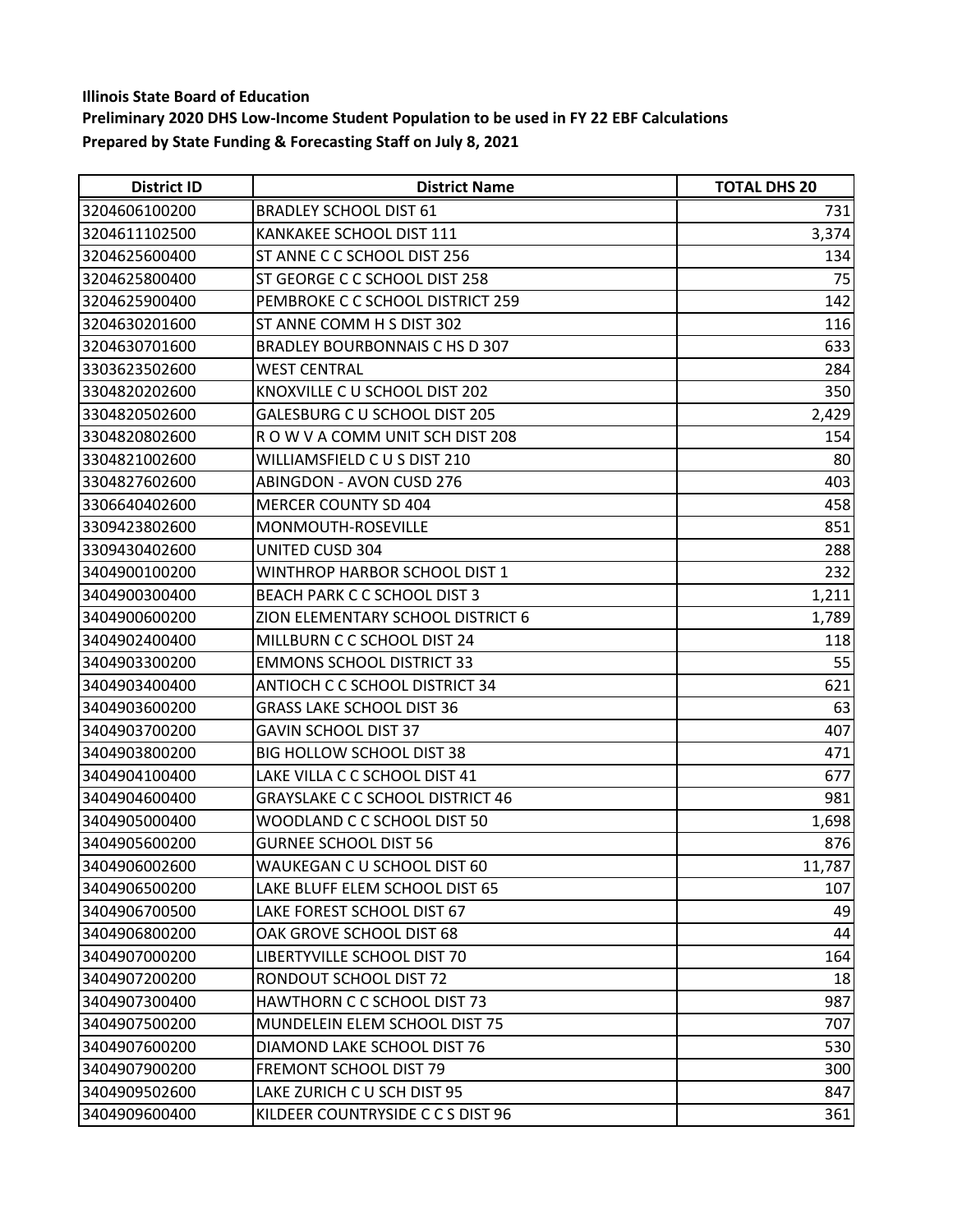| <b>District ID</b> | <b>District Name</b>                    | <b>TOTAL DHS 20</b> |
|--------------------|-----------------------------------------|---------------------|
| 3404910200400      | APTAKISIC-TRIPP C C S DIST 102          | 380                 |
| 3404910300200      | LINCOLNSHIRE-PRAIRIEVIEW S D 103        | 81                  |
| 3404910600200      | <b>BANNOCKBURN SCHOOL DIST 106</b>      | 42                  |
| 3404910900200      | DEERFIELD SCHOOL DIST 109               | 166                 |
| 3404911200200      | <b>NORTH SHORE SD 112</b>               | 730                 |
| 3404911301700      | TOWNSHIP HIGH SCHOOL DIST 113           | 437                 |
| 3404911400200      | FOX LAKE GRADE SCHOOL DIST 114          | 344                 |
| 3404911501600      | LAKE FOREST COMM H S DISTRICT 115       | 85                  |
| 3404911602600      | ROUND LAKE AREA SCHS - DIST 116         | 4,864               |
| 3404911701600      | ANTIOCH COMM HIGH SCH DIST 117          | 486                 |
| 3404911802600      | WAUCONDA COMM UNIT S DIST 118           | 1,464               |
| 3404912001300      | MUNDELEIN CONS HIGH SCH DIST 120        | 793                 |
| 3404912101700      | WARREN TWP HIGH SCH DIST 121            | 1,170               |
| 3404912401600      | <b>GRANT COMM H S DISTRICT 124</b>      | 588                 |
| 3404912501300      | <b>ADLAI E STEVENSON DIST 125</b>       | 473                 |
| 3404912601700      | ZION-BENTON TWP H S DIST 126            | 1,412               |
| 3404912701600      | <b>GRAYSLAKE COMM HIGH SCH DIST 127</b> | 568                 |
| 3404912801600      | LIBERTYVILLE COMM H SCH DIST 128        | 359                 |
| 3404918702600      | NORTH CHICAGO SCHOOL DIST 187           | 2,488               |
| 3404922002600      | BARRINGTON C U SCHOOL DIST 220          | 1,335               |
| 3505000102600      | LELAND COMM UNIT SCH DIST 1             | 83                  |
| 3505000202600      | <b>COMMUNITY UNIT SCH DIST 2</b>        | 223                 |
| 3505000902600      | EARLVILLE COMM UNIT SCH DIST 9          | 180                 |
| 3505001750400      | DIMMICK CONSOLIDATED UNIT 175           | 42                  |
| 3505004001700      | STREATOR TWP H S DIST 40                | 356                 |
| 3505004400200      | STREATOR ELEM SCHOOL DIST 44            | 900                 |
| 3505006500400      | Allen Otter Creek CCSD 65               | 30                  |
| 3505007900400      | TONICA COMM CONS SCH DIST 79            | 40                  |
| 3505008200400      | DEER PARK C C SCHOOL DIST 82            | 15                  |
| 3505009500400      | <b>GRAND RIDGE C C SCHOOL DIST 95</b>   | 51                  |
| 3505012001700      | LA SALLE-PERU TWP H S D 120             | 534                 |
| 3505012200200      | LASALLE ELEM SCHOOL DIST 122            | 611                 |
| 3505012400200      | PERU ELEM SCHOOL DISTRICT 124           | 372                 |
| 3505012500200      | OGLESBY ELEM SCH DIST 125               | 197                 |
| 3505014001700      | OTTAWA TWP H S DIST 140                 | 522                 |
| 3505014100200      | OTTAWA ELEM SCHOOL DIST 141             | 850                 |
| 3505015000200      | MARSEILLES ELEM SCHOOL DIST 150         | 251                 |
| 3505016001700      | SENECA TWP H S DIST 160                 | 96                  |
| 3505017000400      | SENECA COMM CONS SCH DIST 170           | 140                 |
| 3505018500400      | WALTHAM C C SCHOOL DIST 185             | 35                  |
| 3505019500400      | WALLACE C C SCHOOL DIST 195             | 75                  |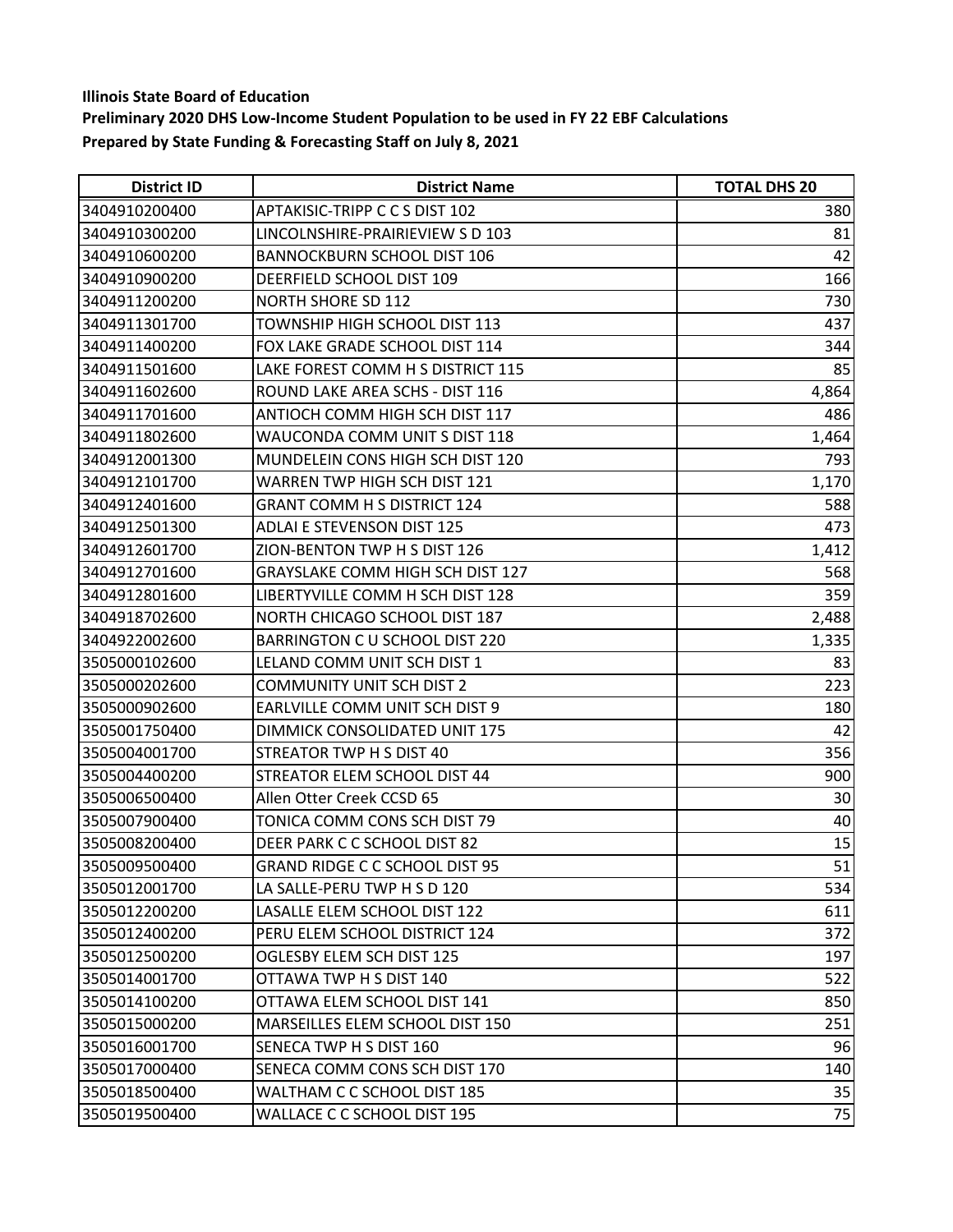| <b>District ID</b> | <b>District Name</b>                     | <b>TOTAL DHS 20</b> |
|--------------------|------------------------------------------|---------------------|
| 3505021000400      | MILLER TWP CC SCH DIST 210               | 52                  |
| 3505023000400      | RUTLAND C C SCHOOL DIST 230              | 17                  |
| 3505028001700      | MENDOTA TWP H S DIST 280                 | 228                 |
| 3505028900400      | MENDOTA C C SCHOOL DIST 289              | 566                 |
| 3505042502600      | LOSTANT COMM UNIT SCH DIST 425           | 31                  |
| 3505900502600      | <b>HENRY-SENACHWINE CUSD 5</b>           | 209                 |
| 3505900702600      | MIDLAND COMMUNITY UNIT DIST 7            | 263                 |
| 3507853502600      | PUTNAM CO C U SCHOOL DIST 535            | 245                 |
| 3905500102600      | ARGENTA-OREANA COMM UNIT SCH D 1         | 302                 |
| 3905500202600      | MAROA FORSYTH C U SCH DIST 2             | 213                 |
| 3905500302600      | MT ZION COMM UNIT SCH DIST 3             | 424                 |
| 3905500902600      | <b>SANGAMON VALLEY CUSD 9</b>            | 204                 |
| 3905501102600      | WARRENSBURG-LATHAM C U DIST 11           | 227                 |
| 3905501502600      | <b>MERIDIAN COMM UNIT SCH DIST 15</b>    | 324                 |
| 3905506102500      | DECATUR SCHOOL DISTRICT 61               | 5,830               |
| 3907400502600      | BEMENT COMM UNIT SCHOOL DIST 5           | 116                 |
| 3907402502600      | MONTICELLO C U SCHOOL DIST 25            | 312                 |
| 3907405702600      | DELAND-WELDON C U SCH DIST 57            | 68                  |
| 3907410002600      | CERRO GORDO C U SCHOOL DIST 100          | 121                 |
| 4000704002600      | CALHOUN COMM UNIT SCH DIST 40            | 136                 |
| 4000704202600      | <b>BRUSSELS COMM UNIT SCHOOL DIST 42</b> | 27                  |
| 4003100102600      | CARROLLTON C U SCHOOL DIST 1             | 232                 |
| 4003100302600      | NORTH GREENE UNIT SCHOOL DIST 3          | 407                 |
| 4003101002600      | GREENFIELD C U SCHOOL DIST 10            | 142                 |
| 4004210002600      | JERSEY C U SCH DIST 100                  | 843                 |
| 4005600102600      | CARLINVILLE C U SCHOOL DIST 1            | 525                 |
| 4005600202600      | NORTHWESTERN CU SCH DIST 2               | 136                 |
| 4005600502600      | MOUNT OLIVE C U SCHOOL DIST 5            | 179                 |
| 4005600602600      | STAUNTON COMM UNIT SCH DIST 6            | 428                 |
| 4005600702600      | GILLESPIE COMM UNIT SCH DIST 7           | 579                 |
| 4005600802600      | BUNKER HILL C U SCHOOL DIST 8            | 223                 |
| 4005600902600      | SOUTHWESTERN C U SCH DIST 9              | 379                 |
| 4005603402600      | <b>NORTH MAC CUSD 34</b>                 | 511                 |
| 4105700102600      | ROXANA COMM UNIT SCHOOL DIST 1           | 743                 |
| 4105700202600      | TRIAD COMM UNIT SCHOOL DIST 2            | 595                 |
| 4105700302600      | VENICE COMM UNIT SCHOOL DIST 3           | 67                  |
| 4105700502600      | HIGHLAND COMM UNIT SCH DIST 5            | 595                 |
| 4105700702600      | EDWARDSVILLE C U SCHOOL DIST 7           | 1,161               |
| 4105700802600      | BETHALTO C U SCHOOL DIST 8               | 855                 |
| 4105700902600      | <b>GRANITE CITY C U SCHOOL DIST 9</b>    | 3,427               |
| 4105701002600      | COLLINSVILLE C U SCH DIST 10             | 3,042               |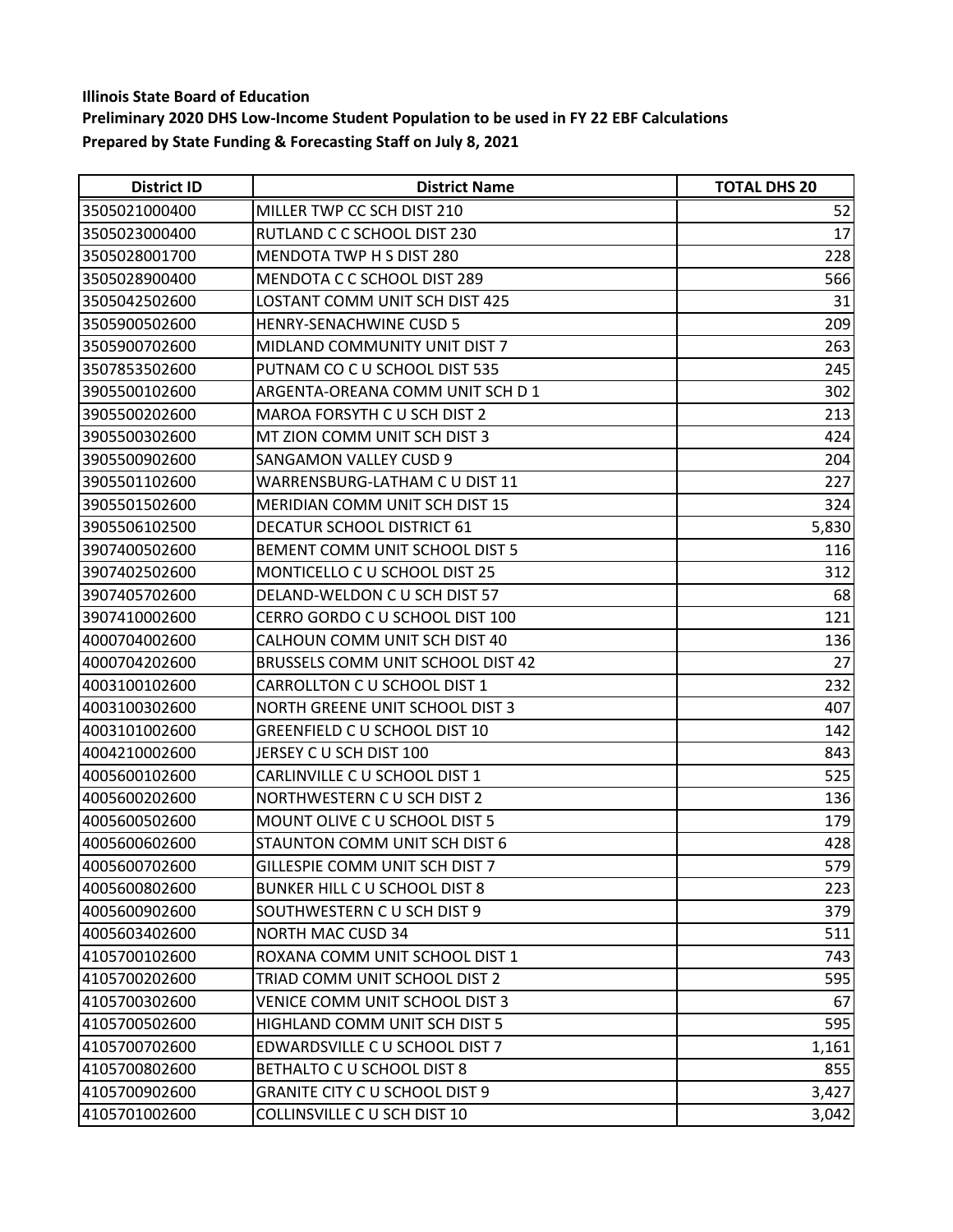| <b>District ID</b> | <b>District Name</b>                  | <b>TOTAL DHS 20</b> |
|--------------------|---------------------------------------|---------------------|
| 4105701102600      | ALTON COMM UNIT SCHOOL DIST 11        | 3,199               |
| 4105701202600      | <b>MADISON COMM UNIT SCH DIST 12</b>  | 537                 |
| 4105701300200      | <b>EAST ALTON SCHOOL DISTRICT 13</b>  | 421                 |
| 4105701401600      | EAST ALTON-WOOD RIVER C H S D 14      | 294                 |
| 4105701500300      | WOOD RIVER-HARTFORD ELEM S D 15       | 277                 |
| 4406300200300      | NIPPERSINK SCHOOL DISTRICT 2          | 225                 |
| 4406300300300      | FOX RIVER GROVE CONS S D 3            | 76                  |
| 4406301202600      | JOHNSBURG C U SCHOOL DIST 12          | 369                 |
| 4406301500400      | MCHENRY C C SCHOOL DIST 15            | 1,620               |
| 4406301800400      | RILEY C C SCHOOL DIST 18              | 77                  |
| 4406301902400      | ALDEN HEBRON SCHOOL DIST 19           | 200                 |
| 4406302600400      | CARY C C SCHOOL DIST 26               | 604                 |
| 4406303600200      | <b>HARRISON SCHOOL DISTRICT 36</b>    | 215                 |
| 4406304600300      | PRAIRIE GROVE C SCH DIST 46           | 104                 |
| 4406304700400      | CRYSTAL LAKE C C SCH DIST 47          | 1,942               |
| 4406305002600      | HARVARD C U SCHOOL DIST 50            | 1,588               |
| 4406315401600      | MARENGO COMM HS DIST 154              | 189                 |
| 4406315501600      | <b>COMMUNITY HIGH SCHOOL DIST 155</b> | 1,100               |
| 4406315601600      | MCHENRY COMM H S DIST 156             | 754                 |
| 4406315701600      | RICHMOND-BURTON COMM H SC D 157       | 90                  |
| 4406315802200      | HUNTLEY CONS SCHOOL DIST 158          | 1,248               |
| 4406316500300      | MARENGO-UNION ELEM CONS DIST 165      | 425                 |
| 4406320002600      | WOODSTOCK C U SCHOOL DIST 200         | 2,267               |
| 4506700302600      | VALMEYER COMM UNIT SCH DIST 3         | 67                  |
| 4506700402600      | COLUMBIA COMM UNIT SCH DIST 4         | 212                 |
| 4506700502600      | WATERLOO COMM UNIT SCH DIST 5         | 425                 |
| 4507900102200      | COULTERVILLE UNIT SCHOOL DIST 1       | 105                 |
| 4507912201900      | CHESTER N H SCHOOL DIST 122           | 21                  |
| 4507913202600      | RED BUD C U SCHOOL DIST 132           | 333                 |
| 4507913400400      | PRAIRIE DU ROCHER C C S D 134         | 33                  |
| 4507913802600      | STEELEVILLE C U SCH DIST 138          | 123                 |
| 4507913902600      | CHESTER COMM UNIT SCH DIST 139        | 438                 |
| 4507914002600      | SPARTA C U SCHOOL DIST 140            | 530                 |
| 4705217002200      | DIXON UNIT SCHOOL DIST 170            | 1,263               |
| 4705222000200      | STEWARD ELEM SCHOOL DIST 220          | 15                  |
| 4705227102600      | LEE CENTER C U SCHOOL DIST 271        | 72                  |
| 4705227202600      | AMBOY COMM UNIT SCHOOL DIST 272       | 270                 |
| 4705227502600      | <b>ASHTON COMM UNIT SCH DIST 275</b>  | 197                 |
| 4707114400300      | KINGS CONSOLIDATED SCH DIST 144       | 42                  |
| 4707116100400      | CRESTON COMM CONS SCHOOL DIST 161     | 31                  |
| 4707121201700      | ROCHELLE TWP HIGH SCH DIST 212        | 357                 |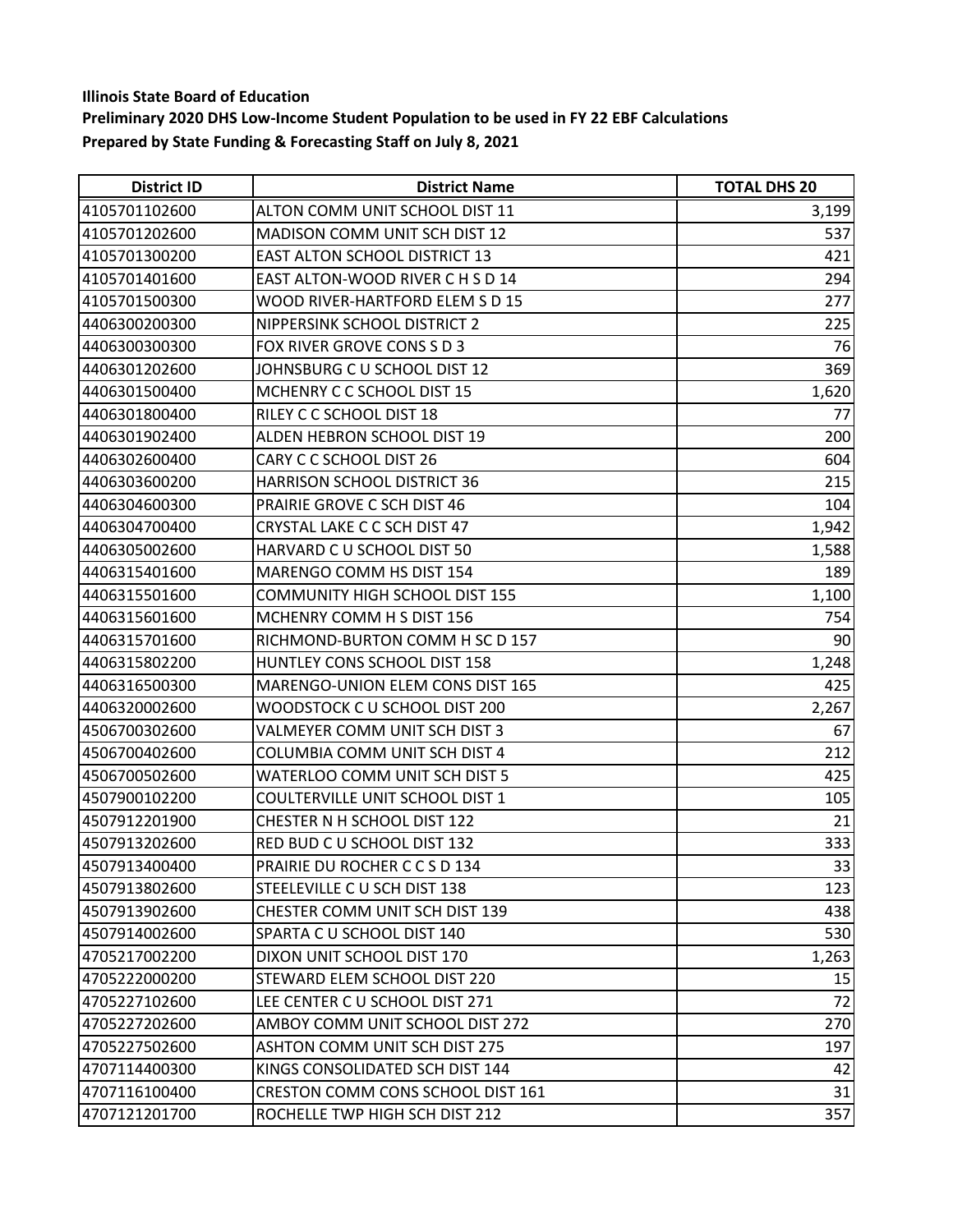| <b>District ID</b> | <b>District Name</b>                    | <b>TOTAL DHS 20</b> |
|--------------------|-----------------------------------------|---------------------|
| 4707122002600      | OREGON C U SCHOOL DIST-220              | 547                 |
| 4707122102600      | FORRESTVILLE VALLEY C U S D 221         | 271                 |
| 4707122202600      | POLO COMM UNIT SCHOOL DIST 222          | 250                 |
| 4707122302600      | MERIDIAN CU SCH DIST 223                | 371                 |
| 4707122602600      | BYRON COMM UNIT SCHOOL DIST 226         | 278                 |
| 4707123100400      | ROCHELLE COMM CONS DIST 231             | 700                 |
| 4707126900400      | <b>ESWOOD C C DISTRICT 269</b>          | 33                  |
| 4709800102600      | ERIE COMM UNIT SCH DIST 1               | 135                 |
| 4709800202600      | RIVER BEND COMM UNIT DIST 2             | 250                 |
| 4709800302600      | PROPHETSTOWN-LYNDON-TAMPICO CUSD3       | 297                 |
| 4709800502600      | STERLING C U DIST 5                     | 1,512               |
| 4709800602600      | <b>MORRISON COMM UNIT SCH DIST 6</b>    | 316                 |
| 4709801300200      | ROCK FALLS ELEMENTARY SCH DIST 13       | 586                 |
| 4709802000200      | EAST COLOMA - NELSON CESD 20            | 104                 |
| 4709814500400      | MONTMORENCY C C SCH DIST 145            | 69                  |
| 4709830101700      | ROCK FALLS TWP H S DIST 301             | 298                 |
| 4807206200200      | PLEASANT VALLEY SCH DIST 62             | 333                 |
| 4807206300200      | NORWOOD ELEM SCHOOL DIST 63             | 191                 |
| 4807206600200      | <b>BARTONVILLE SCHOOL DIST 66</b>       | 107                 |
| 4807206800200      | OAK GROVE SCHOOL DIST 68                | 128                 |
| 4807206900200      | PLEASANT HILL SCHOOL DIST 69            | 123                 |
| 4807207000200      | MONROE SCHOOL DIST 70                   | 93                  |
| 4807215002500      | PEORIA SCHOOL DISTRICT 150              | 9,038               |
| 4807226502600      | FARMINGTON CENTRAL C U S D 265          | 362                 |
| 4807230902600      | BRIMFIELD C U SCHOOL DIST 309           | 84                  |
| 4807231001600      | LIMESTONE COMM HIGH SCH DIST 310        | 359                 |
| 4807231600400      | LIMESTONE WALTERS C C S DIST 316        | 33                  |
| 4807232102600      | IL VALLEY CENTRAL UNIT DIST 321         | 609                 |
| 4807232202600      | ELMWOOD C U SCHOOL DISTRICT 322         | 128                 |
| 4807232302600      | DUNLAP C U SCHOOL DIST 323              | 616                 |
| 4807232502600      | PEORIA HGHTS C U SCH DIST 325           | 420                 |
| 4807232602600      | PRINCEVILLE C U SCH DIST 326            | 143                 |
| 4807232702600      | ILLINI BLUFFS CU SCH DIST 327           | 211                 |
| 4807232800300      | HOLLIS CONS SCHOOL DIST 328             | 9                   |
| 4908102900200      | <b>HAMPTON SCHOOL DISTRICT 29</b>       | 54                  |
| 4908103001700      | UNITED TWP HS DISTRICT 30               | 854                 |
| 4908103400200      | SILVIS SCHOOL DISTRICT 34               | 329                 |
| 4908103600200      | <b>CARBON CLIFF-BARSTOW SCH DIST 36</b> | 151                 |
| 4908103700200      | <b>EAST MOLINE SCHOOL DISTRICT 37</b>   | 1,589               |
| 4908104002200      | MOLINE UNIT SCHOOL DISTRICT 40          | 3,486               |
| 4908104102500      | ROCK ISLAND SCHOOL DISTRICT 41          | 3,479               |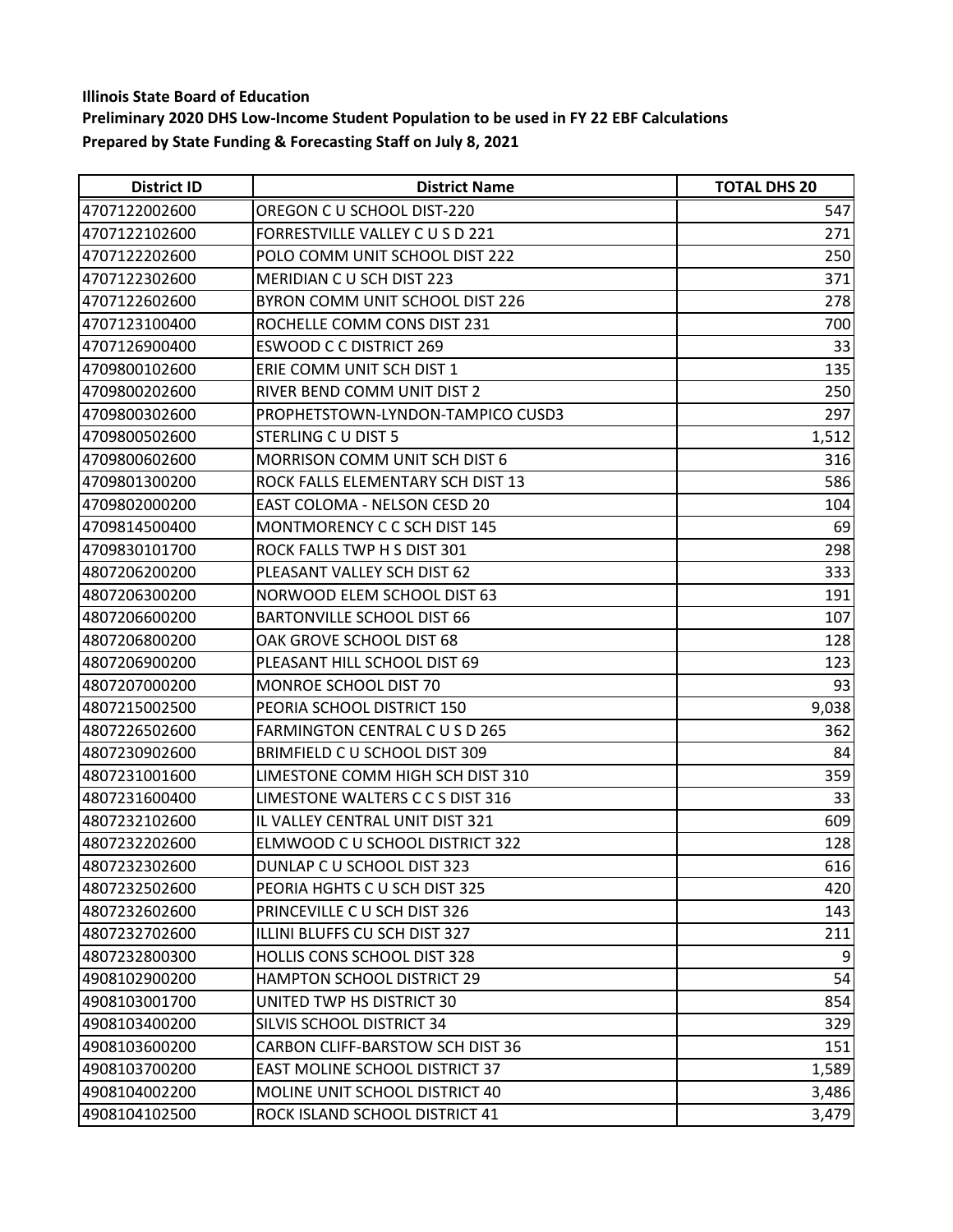| <b>District ID</b> | <b>District Name</b>                  | <b>TOTAL DHS 20</b> |
|--------------------|---------------------------------------|---------------------|
| 4908110002600      | RIVERDALE C U SCHOOL DIST 100         | 178                 |
| 4908120002600      | SHERRARD COMM UNIT SCH DIST 200       | 371                 |
| 4908130002600      | ROCKRIDGE C U SCHOOL DIST 300         | 165                 |
| 5008200902600      | LEBANON COMM UNIT SCH DIST 9          | 201                 |
| 5008201902600      | MASCOUTAH C U DISTRICT 19             | 463                 |
| 5008203000300      | ST LIBORY CONS SCH DIST 30            | 15                  |
| 5008204002600      | MARISSA C U SCH DIST 40               | 218                 |
| 5008206002600      | NEW ATHENS C U SCHOOL DIST 60         | 160                 |
| 5008207000400      | FREEBURG C C SCHOOL DIST 70           | 167                 |
| 5008207701600      | FREEBURG COMM H S DIST 77             | 102                 |
| 5008208500200      | SHILOH VILLAGE SCHOOL DIST 85         | 137                 |
| 5008209000400      | O FALLON C C SCHOOL DIST 90           | 688                 |
| 5008210400200      | <b>CENTRAL SCHOOL DIST 104</b>        | 261                 |
| 5008210500200      | PONTIAC-W HOLLIDAY SCH DIST 105       | 319                 |
| 5008211000400      | GRANT COMM CONS SCH DIST 110          | 323                 |
| 5008211300200      | WOLF BRANCH SCH DIST 113              | 122                 |
| 5008211500200      | WHITESIDE SCHOOL DIST 115             | 486                 |
| 5008211600200      | HIGH MOUNT SCHOOL DIST 116            | 198                 |
| 5008211800200      | BELLEVILLE SCHOOL DIST 118            | 2,050               |
| 5008211900200      | BELLE VALLEY SCHOOL DIST 119          | 560                 |
| 5008213000400      | SMITHTON C C SCHOOL DIST 130          | 56                  |
| 5008216000400      | MILLSTADT C C SCH DIST 160            | 141                 |
| 5008217500200      | HARMONY EMGE SCHOOL DIST 175          | 447                 |
| 5008218100200      | SIGNAL HILL SCH DIST 181              | 155                 |
| 5008218702600      | CAHOKIA COMM UNIT SCH DIST 187        | 2,771               |
| 5008218802200      | <b>BROOKLYN UNIT DISTRICT 188</b>     | 86                  |
| 5008218902200      | EAST ST LOUIS SCHOOL DIST 189         | 4,171               |
| 5008219602600      | DUPO COMM UNIT SCH DISTRICT 196       | 486                 |
| 5008220101700      | BELLEVILLE TWP HS DIST 201            | 1,903               |
| 5008220301700      | O FALLON TWP HIGH SCH DIST 203        | 416                 |
| 5106520002600      | GREENVIEW C U SCH DIST 200            | 60                  |
| 5106520202600      | PORTA COMM UNIT SCHOOL DIST 202       | 330                 |
| 5106521302600      | ATHENS COMM UNIT SCH DIST 213         | 279                 |
| 5108400102600      | TRI CITY COMM UNIT SCH DIST 1         | 163                 |
| 51084003A2600      | ROCHESTER COMM UNIT SCH DIST 3A       | 281                 |
| 5108400502600      | <b>BALL CHATHAM C U SCHOOL DIST 5</b> | 787                 |
| 5108400802600      | PLEASANT PLAINS C U SCHOOL DIST 8     | 179                 |
| 5108401002600      | AUBURN COMM UNIT SCHOOL DIST 10       | 362                 |
| 5108401102600      | PAWNEE COMM UNIT SCHOOL DIST 11       | 130                 |
| 5108401402600      | RIVERTON C U SCHOOL DIST 14           | 619                 |
| 5108401502600      | WILLIAMSVILLE C U SCHOOL DIST 15      | 134                 |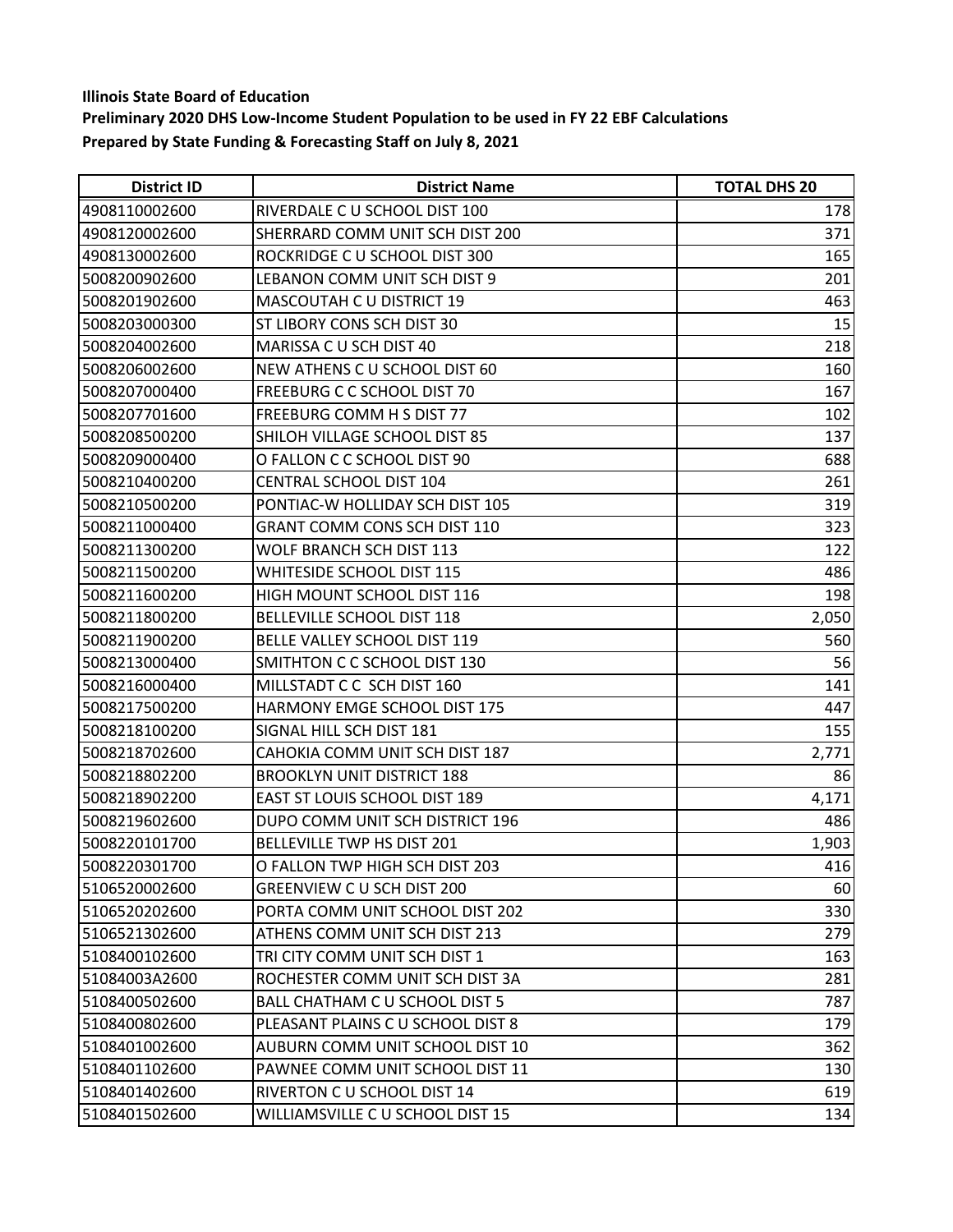| <b>District ID</b> | <b>District Name</b>                   | <b>TOTAL DHS 20</b> |
|--------------------|----------------------------------------|---------------------|
| 5108401602600      | <b>COMMUNITY UNIT SCHOOL DIST 16</b>   | 215                 |
| 5108418602500      | <b>SPRINGFIELD SCHOOL DISTRICT 186</b> | 8,281               |
| 5306012602600      | HAVANA COMM UNIT SCHOOL DIST 126       | 362                 |
| 5306018902600      | ILLINI CENTRAL C U SCH DIST 189        | 241                 |
| 5306019102600      | MIDWEST CENTRAL CUSD 191               | 373                 |
| 5309005000200      | <b>DISTRICT 50 SCHOOLS</b>             | 345                 |
| 5309005100200      | <b>CENTRAL SCHOOL DISTRICT 51</b>      | 141                 |
| 5309005200200      | <b>WASHINGTON SCHOOL DIST 52</b>       | 192                 |
| 5309007600200      | <b>CREVE COEUR SCHOOL DISTRICT 76</b>  | 324                 |
| 5309008500200      | ROBEIN SCHOOL DISTRICT 85              | 55                  |
| 5309008600200      | <b>EAST PEORIA SCHOOL DISTRICT 86</b>  | 655                 |
| 5309009800200      | RANKIN COMMUNITY SCHOOL DIST 98        | 43                  |
| 5309010200200      | N PEKIN & MARQUETTE HGHT S D 102       | 190                 |
| 5309010800200      | PEKIN PUBLIC SCHOOL DIST 108           | 1,677               |
| 5309013700200      | SOUTH PEKIN SCHOOL DIST 137            | 89                  |
| 5309030301600      | PEKIN COMM H S DIST 303                | 811                 |
| 5309030801600      | WASHINGTON COMM H S DIST 308           | 260                 |
| 5309030901600      | EAST PEORIA COMM H S DIST 309          | 479                 |
| 5309060600400      | SPRING LAKE C C SCH DIST 606           | 8                   |
| 5309070102600      | DEER CREEK-MACKINAW CUSD 701           | 224                 |
| 5309070202600      | TREMONT COMM UNIT DIST 702             | 130                 |
| 5309070302600      | DELAVAN COMM UNIT DIST 703             | 132                 |
| 5309070902600      | <b>MORTON C U SCHOOL DISTRICT 709</b>  | 440                 |
| 5310200100400      | METAMORA C C SCH DIST 1                | 139                 |
| 5310200200400      | RIVERVIEW C C SCHOOL DISTRICT 2        | 92                  |
| 5310200602600      | <b>FIELDCREST CUSD #6</b>              | 334                 |
| 5310201102600      | EL PASO-GRIDLEY CUSD 11                | 327                 |
| 5310202102600      | LOWPOINT-WASHBURN C U S DIST 21        | 136                 |
| 5310206002600      | ROANOKE BENSON C U S DIST 60           | 95                  |
| 5310206900200      | <b>GERMANTOWN HILLS SCHOOL DIST 69</b> | 113                 |
| 5310212201700      | METAMORA TWP H S DIST 122              | 127                 |
| 5310214002600      | EUREKA C U DIST 140                    | 287                 |
| 5409200102600      | BISMARCK HENNING C U SCHOOL DIST       | 281                 |
| 5409200202600      | WESTVILLE C U SCHOOL DIST 2            | 559                 |
| 5409200402600      | <b>GEORGETOWN-RIDGE FARM CUD4</b>      | 499                 |
| 5409200702600      | ROSSVILLE-ALVIN CU SCH DIST 7          | 177                 |
| 5409201002600      | POTOMAC C U SCH DIST 10                | 75                  |
| 5409201102600      | HOOPESTON AREA C U SCH DIST 11         | 617                 |
| 5409206100300      | ARMSTRONG-ELLIS CONS SCH DIST 61       | 27                  |
| 5409207602600      | OAKWOOD COMM UNIT DIST #76             | 330                 |
| 5409211802400      | DANVILLE C C SCHOOL DIST 118           | 3,534               |